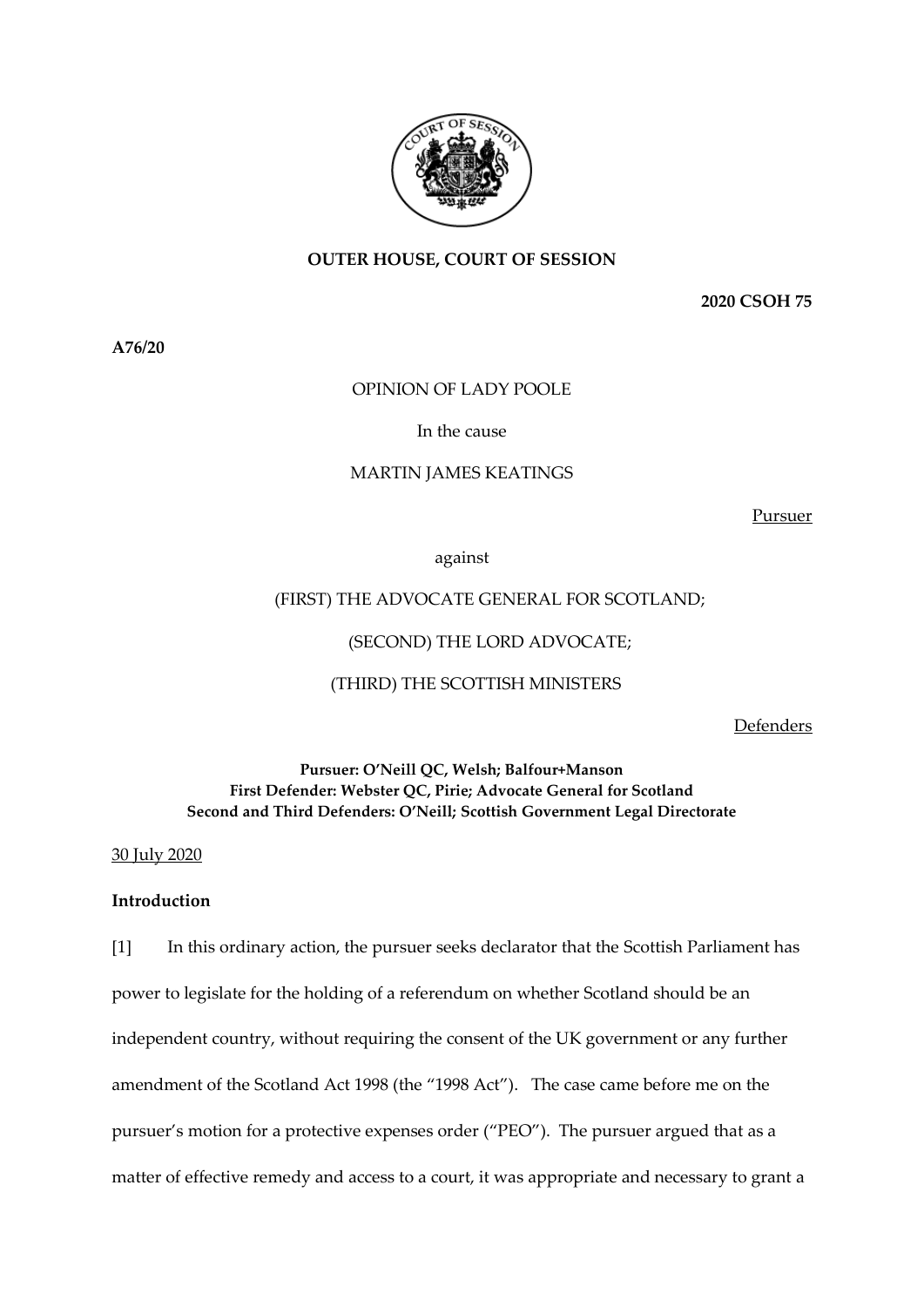PEO; and that all criteria for grant of a PEO were met. The motion was opposed by the first defender. The first defender argued that it was not fair and just to grant a PEO because the necessary criteria were not met. The motion was not resisted by the second and third defenders, although it was submitted that it remained open to the court to refuse the motion.

[2] The motion sought a PEO restricting the pursuer's liability in expenses in total to the defenders to the sum of £5,000, and capping the defenders' liability in expenses to the pursuer at £30,000 each (£90,000 in total as there were three defenders). The pursuer's estimate, discussed later, was that the judicial expenses for the action per party would be nearly £140,000. If granted, the PEO would protect the pursuer from being responsible for the full judicial expenses of each of the three defenders if any orders for expenses were made against him, for example if he lost the case. Instead he would pay a maximum total of £5,000. Grant of a PEO might therefore have the effect of the public purse bearing significant additional liabilities for legal expenses than if no PEO was made. In return, the suggested PEO restricted the amount of expenses the pursuer could claim from the defenders to a maximum of £90,000, if an award of expenses was made in his favour, for example if he won. The first defender argued that if the court was minded to grant a PEO, the first defender's maximum liability in expenses to the pursuer should also be restricted to £5,000, so both parties were on an equal footing. The second and third defenders submitted that, if an order was granted, there should be a cumulative cap of £30,000 covering both the second and third defenders, since they were not being separately represented.

[3] For reasons set out below, I refuse the motion for a PEO against any of the defenders. I do not consider that the criteria for grant of such an order are met.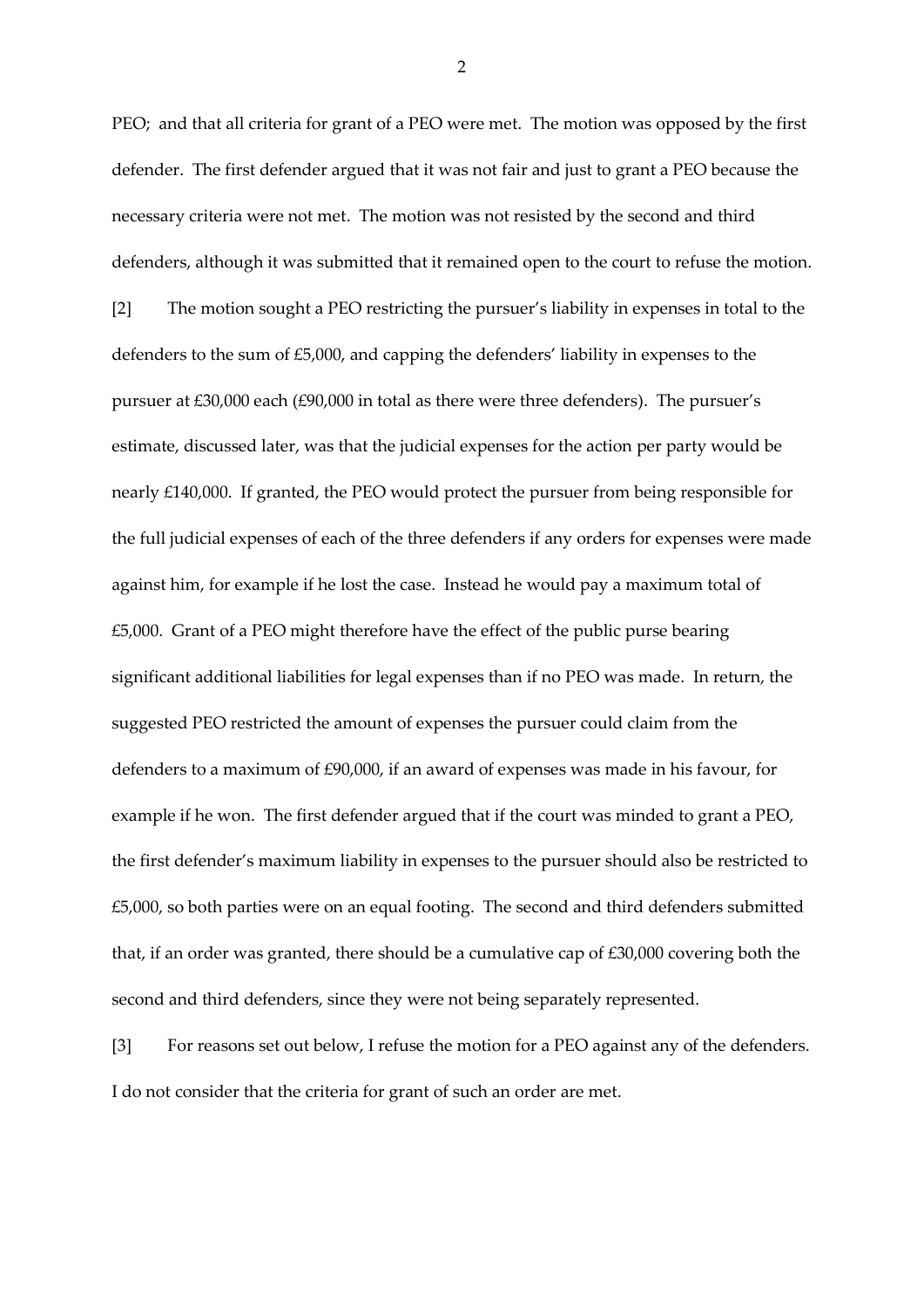#### **Governing law**

[4] The motion was brought at common law. It was not a PEO application governed by Chapter 58A of the Rules of Court, because it did not fall within the criteria in Rule 58A.1.

[5] In *Newton Mearns Residents Flood Prevention Group for Cheviot Drive* v *East Renfrewshire Council and another* [2013] CSIH 70 ("*Newton Mearns*"), the Inner House reviewed the jurisdiction in Scotland to grant PEOs at common law (paragraphs [24] to [31]). At paragraph [32] the court found that making of a PEO depends on the court determining that it is fair and just to do so. For a court to find it is fair and just to make an order:

"Corner House identifies five matters on which the court must be satisfied, it having taken the view that the application for judicial review has prospects of success".

[6] The court was referring to the case of *R (Corner House Research) v Secretary of State for Trade and Industry* 2005 1 WLR 2600 ("*Corner House*"). At paragraph 73 of *Corner House*, the court found no order should be granted unless the judge considers the application has a real prospect of success and it is in the public interest to make the order. If the court is satisfied there is a real prospect of success, then it should go on to consider if criteria set out at paragraph 74 are satisfied. These *Corner House* criteria are:

- (a) The issues raised are of general public importance
- (b) The public interest requires that those issues should be resolved
- (c) The applicant has no private interest in the outcome of the case
- (d) Having regard to the financial resources of the applicant and the respondents and to the amount of costs that are likely to be involved, it is fair and just to make the order
- (e) If the order is not made, the applicant will probably discontinue the proceedings and will be acting reasonably in doing so.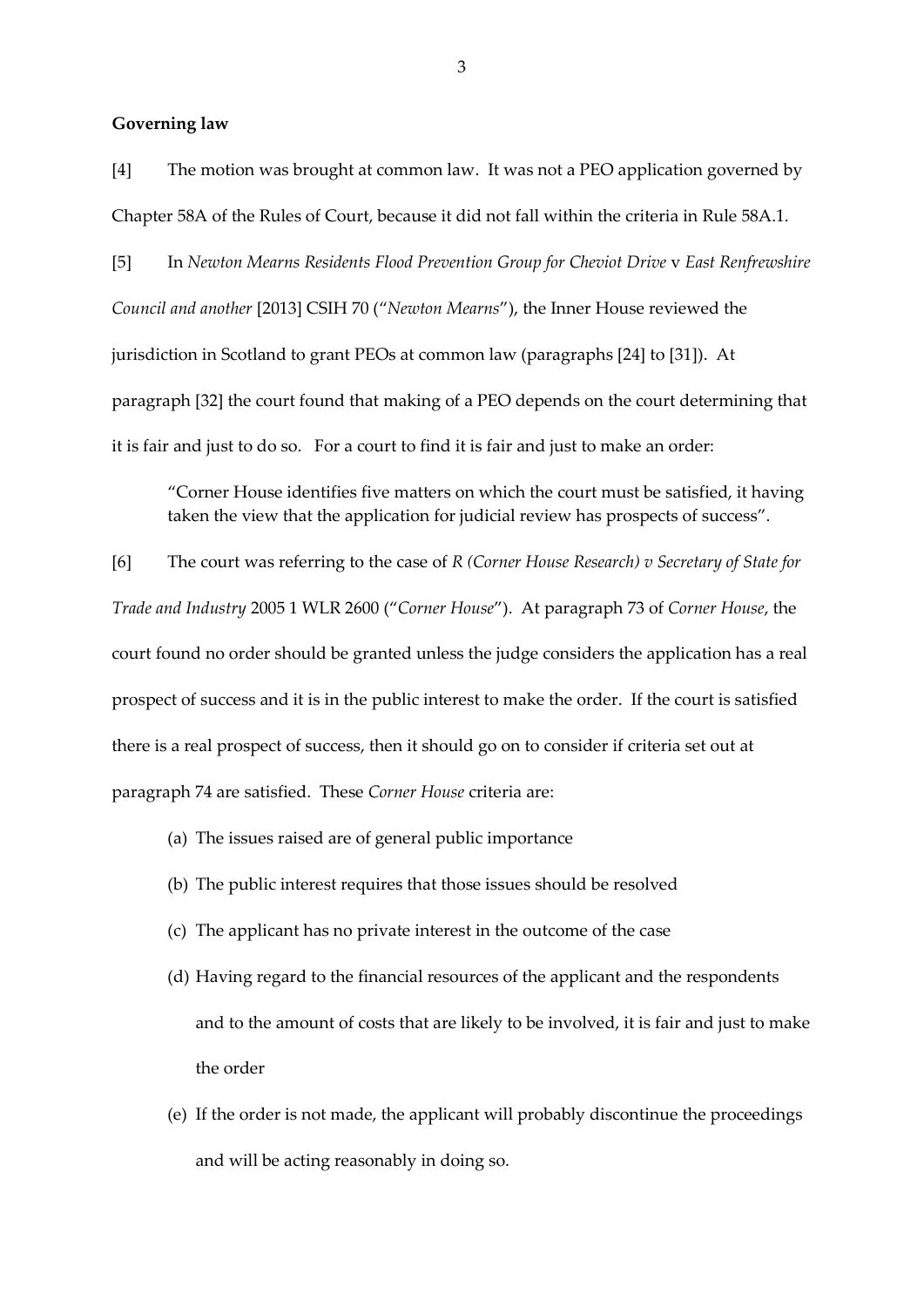[7] There is flexibility in the way in which some of the *Corner House* criteria are applied. *Newton Mearns* finds that the criteria of no private interest, and probability that the applicant will discontinue if the order is not made, are not essential preconditions to the grant of a PEO. Further, although the pursuer's legal advisors acting *pro bono* may be a positive factor in deciding whether to grant a PEO, the order may still be granted where they are remunerated for their work (*Newton Mearns* paras 32-33). The court in *Newton Mearns* did not suggest a PEO could be granted if the first two *Corner House* criteria were not met. In this context, it is worth noting the rationale for PEOs set out in *Corner House* at paragraph 76:

"The overriding purpose of exercising this jurisdiction is to enable the applicant to present its case to the court with a reasonably competent advocate without being exposed to such serious financial risks that would deter it from advancing a case of general public importance at all, where the court considers that it is in the public interest that an order should be made. The beneficiary of a [PEO] must not expect the capping order that will accompany the [PEO] to permit anything other than modest representation, and must arrange its legal representation (when its lawyers are not willing to act pro bono) accordingly".

Public importance and public interest are prerequisites for a PEO which may have the effect that significant liabilities for legal expenses are borne by the public purse, when without the PEO they might not have been.

[8] At common law, the court has a discretion as to the form of any PEO it decides to grant (*Corner House* at paragraphs 75-76). The order is to be tailored to the circumstances of the case, depending on what is appropriate and fair. In some cases, it might be possible to address concerns arising about some of the *Corner House* criteria through the particular form of PEO selected. The court exercises a "very wide discretion in the knowledge of the likely costs of litigation"; *McGinty* v *Scottish Ministers* 2014 SC 81 at paragraph 62. One possible form is that sought in the motion before the court, which is similar to the standard order in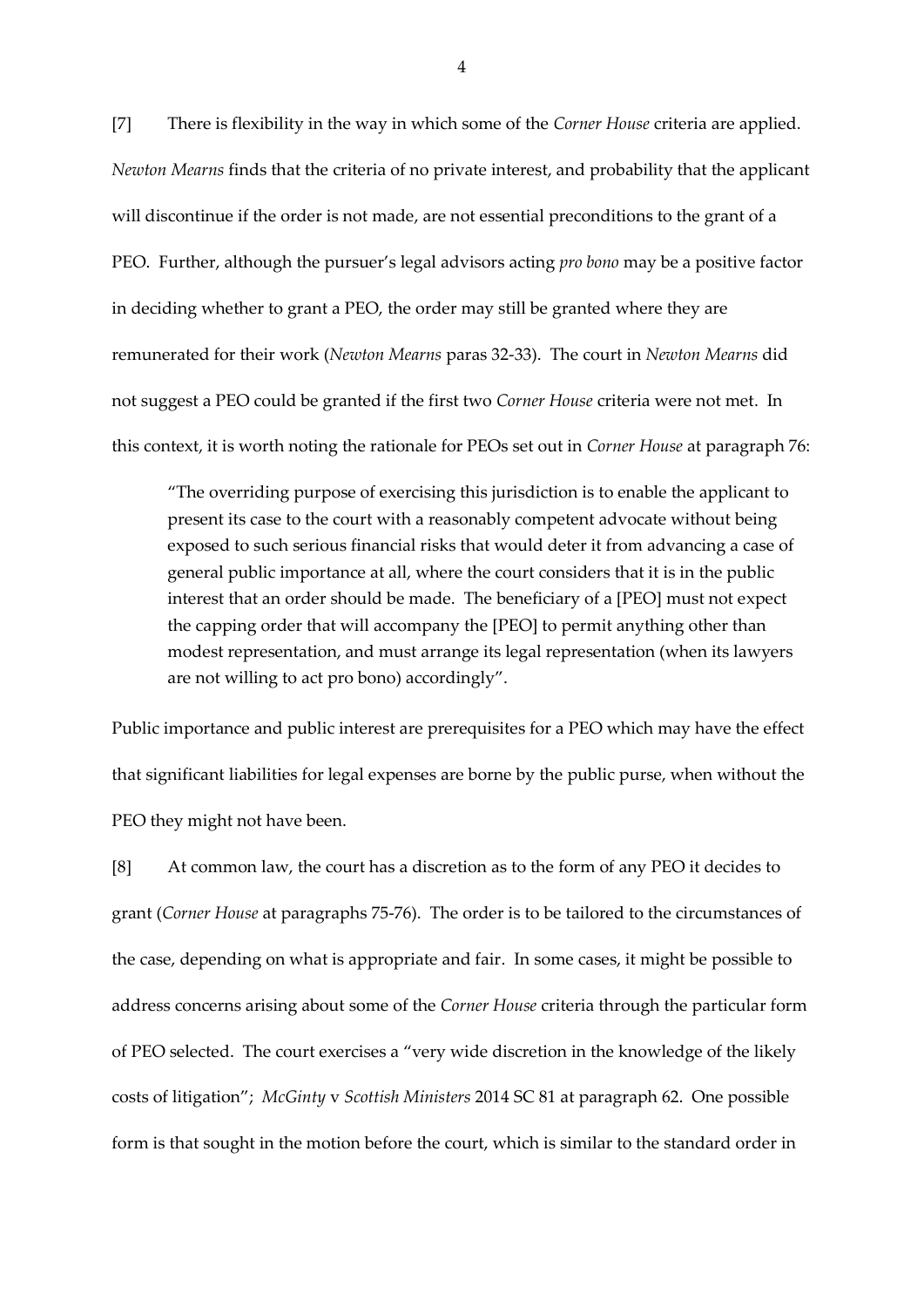environmental cases proceeding under Chapter 58A of the Rules of Court. Other forms of PEOs might adjust the cap and cross cap upwards or downwards. A PEO may provide that there be no expenses to be due to or by either party (*The Scotch Whisky Association and Others* [2012] CSOH 156). Or there can be a cap on liability of the pursuer for the expenses of the defenders of £30,000, with a cross cap of liability of the defenders for expenses of the pursuer so they are limited to the expenses of a solicitor and one Senior Counsel acting without a junior (*Marco McGinty* v *Scottish Ministers* [2010] CSOH 5, upheld in *McGinty* v *Scottish Ministers* 2014 SC 81). There are many other variants. All depends on what is just and fair in the circumstances of a particular case.

[9] A number of environmental cases falling within the Aarhus Convention on Access to Information, Public Participation in Decision-Making and Access to Justice in Environmental Matters ("the Aarhus Convention") were cited to me. This case is not an environmental case, and it has to be borne in mind that the genesis of the PEO test in Aarhus cases is not the same as the genesis of the common law PEO test. Since *McArthur* v *Lord Advocate* 2006 SLT 170, the criteria for grant of PEO in Scotland at common law are those in *Corner House* set out above. In contrast, the test which applies to PEOs in environmental cases derives from a test of whether proceedings would otherwise be prohibitively expensive, set out in legislative instruments. The "not prohibitively expensive" test appears in the Aarhus Convention (Article 9(4)), and became binding in domestic law as a result of incorporation in EU law [\(Article 10a of Council Directive 85/337/EEC](https://uk.westlaw.com/Document/IB1C31E8223C24B11B458CD3532F191CA/View/FullText.html?originationContext=document&transitionType=DocumentItem&contextData=%28sc.Search%29&comp=wluk) and [Article 15a of Council Directive 96/61/EC\)](https://uk.westlaw.com/Document/IB22AFF56939C439A9ECD4B4C27F8107C/View/FullText.html?originationContext=document&transitionType=DocumentItem&contextData=(sc.Search)). The "not prohibitively expensive" test developed in a specific context of environmental protection, the rationale being that the environment needs public participation to protect it. There is extensive caselaw from the Court of Justice of the European Union, and courts in the UK, concerning the application of this test and the factors which must be taken into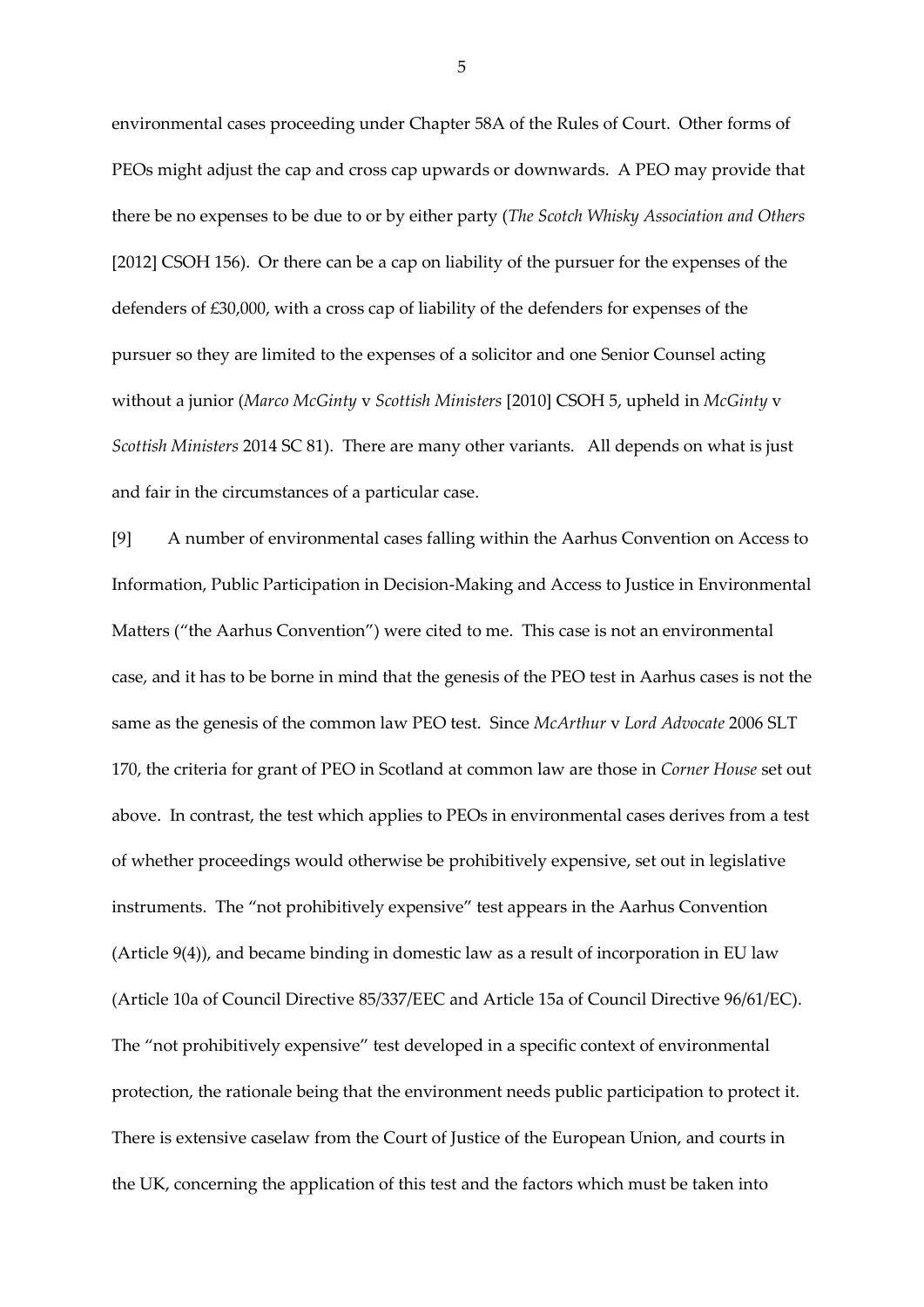account. In Scotland, the Rules of Court carefully define the cases to which Chapter 58A applies, so that Chapter 58A covers only environmental cases (Rule 58A.1), not common law PEO cases. The statutory provisions which replaced protective costs orders at common law in England and Wales similarly differentiate between environmental and other cases, so that the conditions for grant of an order are different (Criminal Justice and Courts Act 2015 Sections 88 to 90). I accept that aspects of the legal tests governing environmental PEOs may be instructive when considering the tests governing PEOs at common law. Both tests are aimed at deciding whether or not a party should benefit from expenses protection to enable access to the court. The common law is capable of development in appropriate cases. Nevertheless, the "not prohibitively expensive" test for environmental cases has not so far been adopted as replacing the common law tests in cases where only the common law applies. The tests are not identical. It is the common law tests, as interpreted in the *Newton Mearns* case, which I must apply.

#### **Real prospects of success**

[10] Both the *Newton Mearns* and *Corner House* cases make it clear that a condition for the grant of a PEO is that the application has a real prospect of success. The public interest rationale for PEOs is set out in paragraph [7] above. This rationale suggests that PEOs are in principle available in cases raising points of general public importance which the public interest requires to be resolved, where the relevant criteria are met, regardless of the form of the proceedings. PEOs are commonly brought in applications for judicial review, where prospects of success have been considered at permission stage. If a PEO application is made in a form of action (such as this ordinary action) where the test of real prospects of success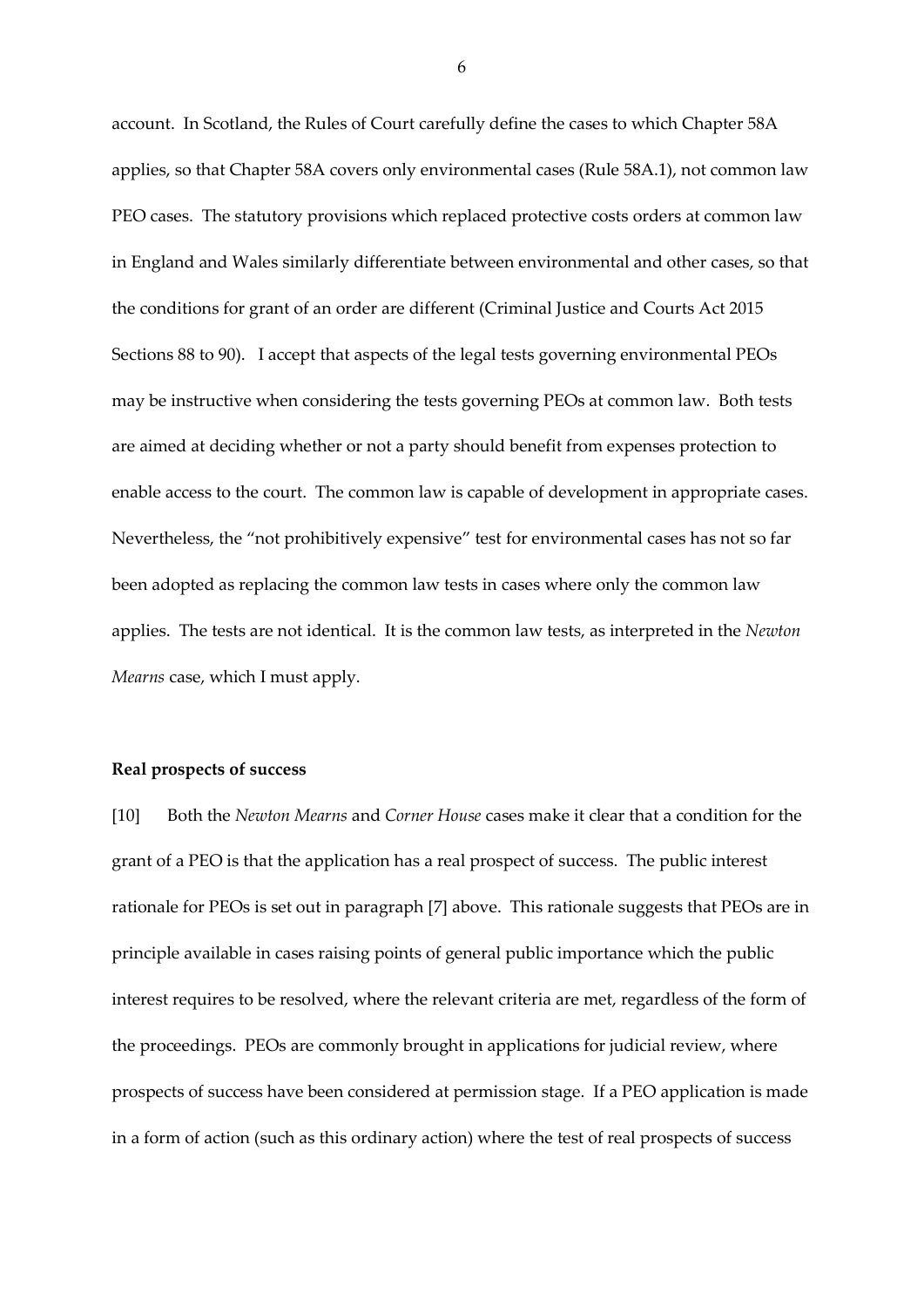has not already been considered, the court must apply its mind to that test before considering the *Corner House* criteria.

[11] The requirement that there be real prospects of success mirrors one of the criteria for grant of an environmental PEO under the Rules of Court (Rule 58A.1(5)). This requirement was considered in the Outer House in *Carroll v Scottish Borders Council* 2014 SLT 659 at paragraph [14]. The court found that the requirement is not to result in a stringent and detailed examination of the applicant's case, and the question should not be looked at too closely. If the court decides there is a real prospect of success, it is unnecessary and undesirable to say much by way of explanation. The merits will be considered at a full hearing in which the test is different from the test of real prospects of success. The court in *Carroll* also suggested that real prospects of success meant there should be an arguable case, or something that has more than a remote prospect of success. This sits uneasily with subsequent dicta about the test of real prospects of success in the context of applications for permission for judicial review. In *Wightman* v *Advocate General for Scotland* 2018 SC 388, the Inner House found arguability or statability, which may be seen as interchangeable terms, is not enough for there to be a real prospect of success. What is required is less than probable success, but the prospect must be real; it must have substance (paragraph 9). *Wightman* recognises that the test is intended to sift out unmeritorious applications, and it is not to be interpreted as creating an insurmountable barrier which would prevent what might appear to be a weak case from being fully argued in due course. Other cases in a permission context have indicated that the hurdle of real prospects of success, as a minimum requirement, is not intended to be a high one (*MIAB* v *Secretary of State for the Health Department* 2016 SC 871 at 66).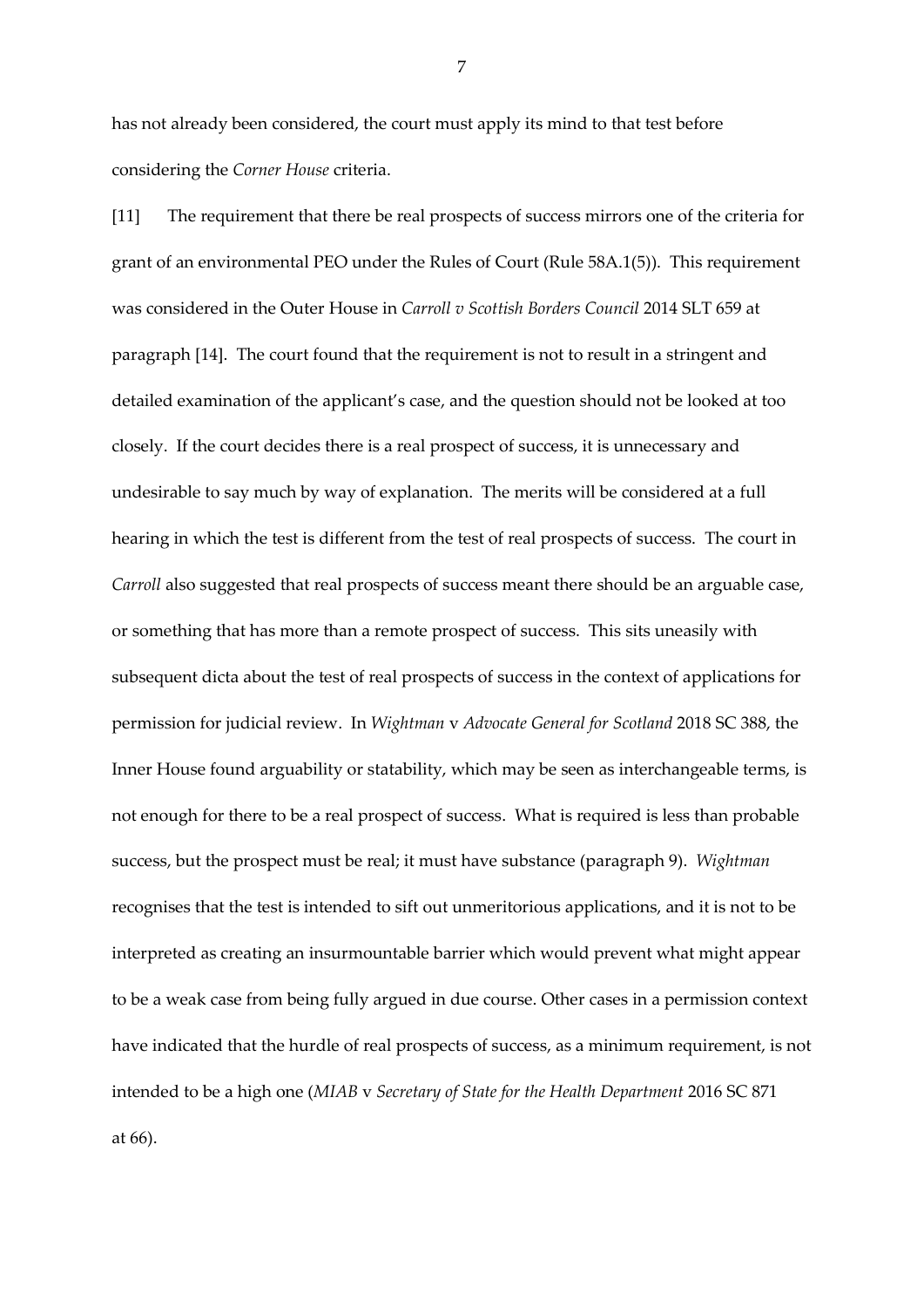[12] The first defender did not argue before me that there was no real prospect of success, but concentrated on whether the *Corner House* criteria are satisfied. In the circumstances, having regard to the dicta that I should not look at this matter too closely and that the hurdle (even in a permission context where arguability is not enough) is not intended to be a high one, I find that the case has real prospects of success. As stated in *Carroll,* it is unnecessary and undesirable to say much by way of explanation.

#### **Are the issues raised of general public importance?**

[13] Turning next to the *Corner House* criteria, although disputed by the first defender, I am satisfied the issue of whether or not the Scottish Parliament has power to legislate for the holding of a referendum on whether Scotland should be an independent country, without requiring the consent of the UK government or any further amendment of the Scotland Act 1998, raises an issue of general public importance. The first criterion is therefore met.

#### **Does the public interest require that those issues should be resolved?**

[14] I accept the submission of the first defender that the second of the *Corner House* criteria requires the court to consider whether the public interest requires the issues of general public importance to be resolved in these particular proceedings. The PEO is being sought in respect of specific proceedings, and it is those proceedings which must be considered. In other words, the second *Corner House* criterion should be given effect as if it included the words "in these proceedings" at the end. I note that this was the formulation of this criterion applied by the Court of Appeal in *R (Roszkowski)* v *Secretary of State for the Health Department* [2017] EWCA Civ 412 para 29; and that the statutory provisions which replace the common law test in England and Wales have made explicit a requirement that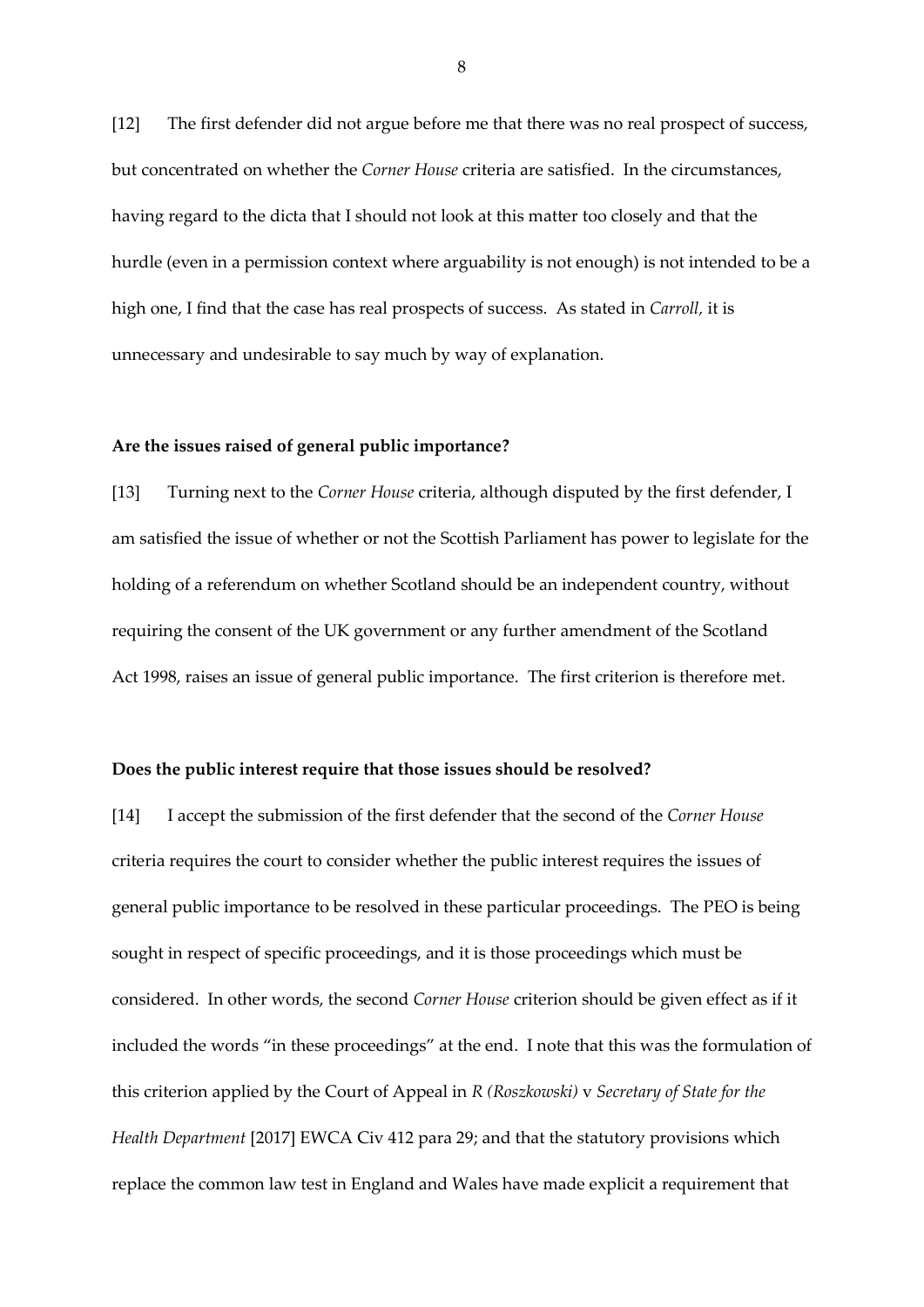the proceedings are likely to provide an appropriate means of resolving the issue (Criminal Justice and Courts Act 2015 Section 88(7)(c)). Construing in this way may also have utility where multiple cases have been brought on the same issue of general public importance, although that is not the situation in this case.

[15] In relation to this second *Corner House* criterion, the pursuer argued that there was no publicly agreed position between the UK and Scottish governments whether the Scottish Parliament already has power under the 1998 Act to hold a referendum. The pursuer's position that there was such a power was set out in the pleadings, and there was a contradictor in the form of the UK government. The issue of legislative competence needed to be clarified now in order to preserve the primacy of the rule of law within a democratic polity. The first defender argued that there was no such need in the absence of any Referendum Bill, or intention of the Scottish Government to introduce one during the lifetime of this Scottish Parliament. Further, Sections 31-33 of the 1998 Act set out the appropriate procedure for pre-enactment scrutiny of the legislative competence of any Referendum Bill that might be introduced. After enactment, there were many examples of judicial review challenging legislative competence, all involving situations in which there was a legislative instrument the court could consider.

[16] I am not satisfied that the second criterion is met, because the public interest does not require the issue of general public importance to be resolved in these proceedings. There are other ways to resolve the issues raised. Separately, having regard to the legal tests which must be applied to determine issues of legislative competence, these proceedings are not the appropriate forum to determine the issue of general public importance.

[17] I leave to one side the political mechanisms which were used successfully to resolve a similar issue prior to the Independence Referendum held in 2014, resulting in enactment of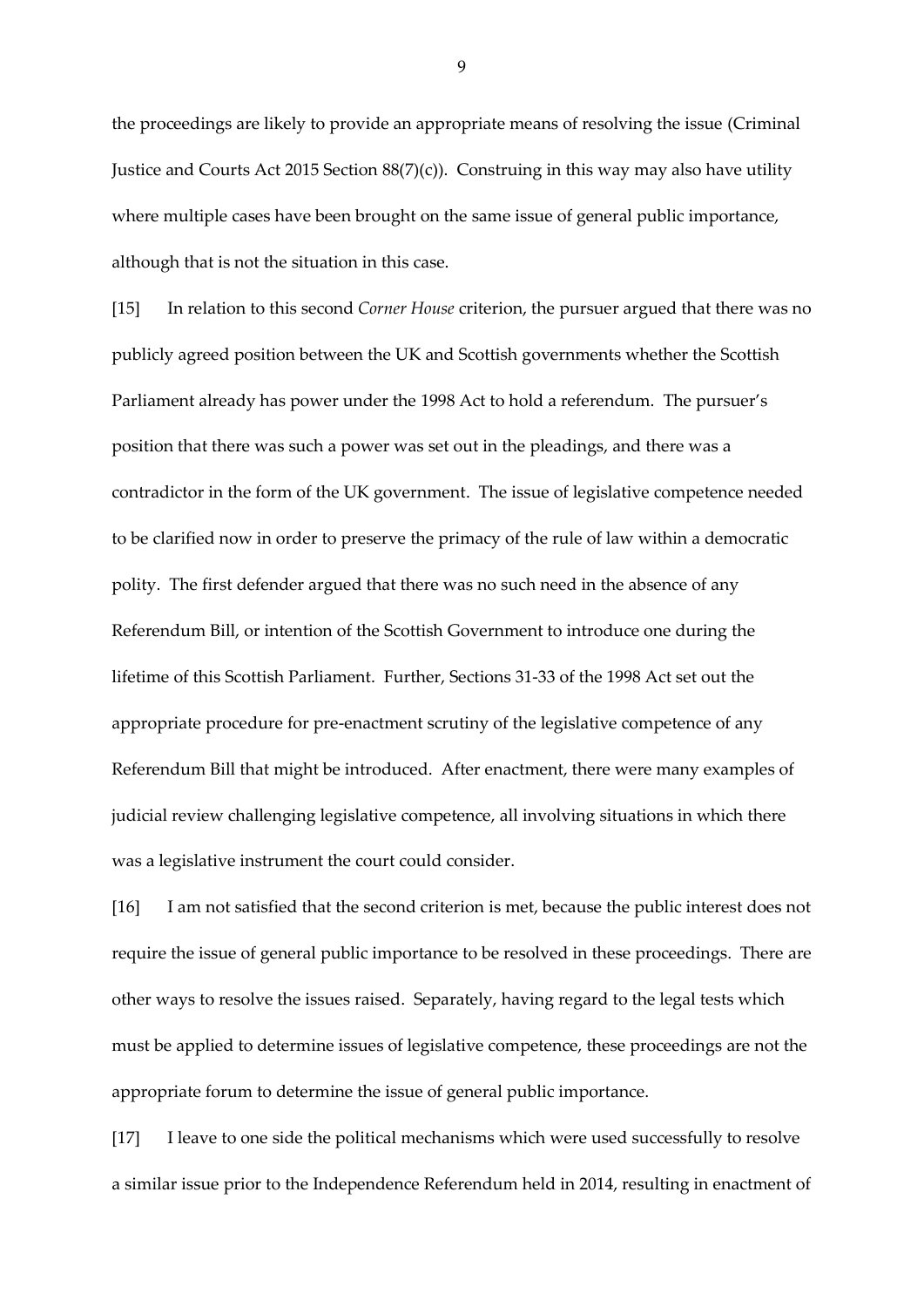an Order under Section 30 of the 1998 Act. But it is relevant to notice the mechanisms contained in Sections 31-33 of the 1998 Act. These provide for pre-enactment scrutiny of Bills in the Scottish Parliament, including references to a court (the Judicial Committee), to ensure that they are within legislative competence. If and when a Bill for an Independence Referendum is introduced, those statutory processes are available to resolve the issue of general public importance raised in this case. Parliament has thereby provided a preenactment means of resolution. Judicial review is available to resolve issues of legislative competence after enactment.

[18] Further, these particular proceedings are not an appropriate way to resolve the

underlying issue. The court is being asked in this action to construe the limits of the

legislative power of the Scottish Parliament. This is a matter governed principally by the

1998 Act. The limits of legislative competence of the Scottish Parliament are primarily set

out in Sections 29 and Schedule 4 of the 1998 Act, together with reservations in Schedule 5.

Section 29 of the 1998 Act provides (bold added):

"(1) An Act of the Scottish Parliament is not law **so far as any provision of the Act** is outside the legislative competence of the Parliament.

(2) **A provision** is outside that competence so far as any of the following paragraphs apply….

- (b) it relates to reserved matters
- (c) it is in breach of the restrictions in Schedule 4

(d) it is incompatible with any of the Convention rights or with EU law... (3) For the purposes of this section, the question whether **a provision** of an Act of the Scottish Parliament relates to a reserved matter is to be determined, subject to subsection (4), by reference to the **purpose of the provision**, having regard (among other things) to its effect in all the circumstances.

## (4) A **provision** which

(a) would otherwise not relate to reserved matters, but

(b) makes modifications of Scots private law, or Scots criminal law, as it applies to reserved matters, is to be treated as relating to reserved matters unless the purpose of **the provision** is to make the law in question apply consistently to reserved matters and otherwise".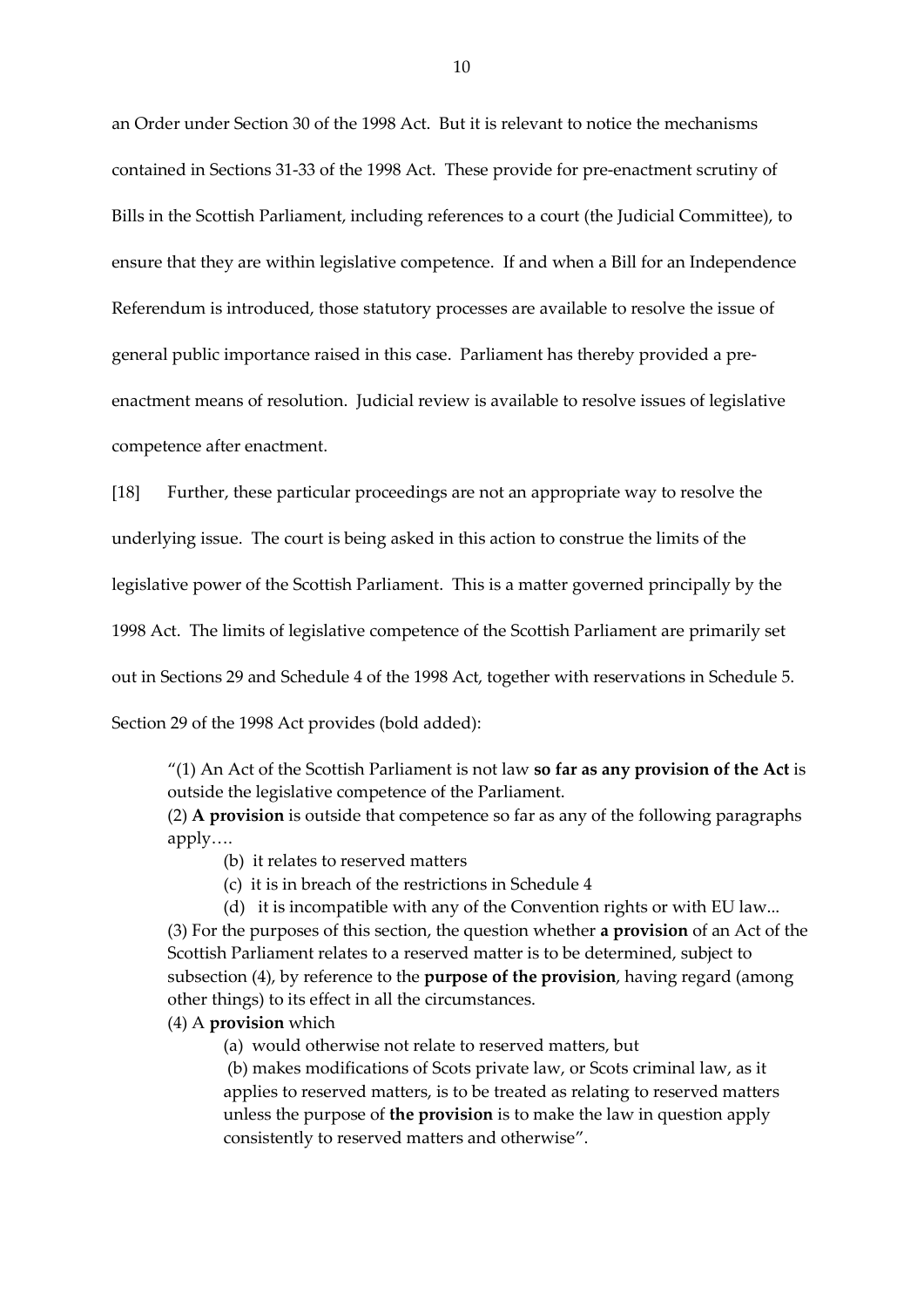Schedule 4 contains further paragraphs preventing modification of various other instruments and the law on reserved matters. On its wording it prohibits an "Act of the Scottish Parliament" from modifying specified things. The legal questions for courts about the extent of the legislative competence of the Scottish Parliament are therefore to be determined by reference to a "provision" or an "Act of the Scottish Parliament". The difficulty for the pursuer is that there is no such Act, nor is one imminently proposed. Currently there is no existing provision or Act to which the court can meaningfully apply the legal tests which define the limits of the legislative competence of the Scottish Parliament. Nor is one imminent. On 18 March 2020 the Scottish Government announced that because of the Covid-19 crisis it had paused work towards an independence referendum at this time. It indicated that a referendum would not be held this year. Elections to the Scottish Parliament are due to be held next on 6 May 2021. It remains uncertain when and whether in the future there will be any vote on any such legislation. Currently, there is no inevitable vote, in contrast to the position in *Wightman* v *Secretary of State for Exiting the European Union* 2018 SC 111 (paragraph 27). Nor has there been any exercise of power similar to that in *Cherry* v *Advocate General* [2019] UKSC 41 (paragraph 39) for the court to adjudicate upon. It is not possible to receive a certain answer whether a particular referendum is within competence when the instrument enabling it is not available to the court to construe. The court does not exist to determine questions in the abstract, including hypothetical questions about the competence of possible forms of future legislation. The rule of law does not require the court to find that it is in the public interest to grant a PEO merely because there is a case raising a matter of law in which there is a contradictor, or because the Scottish and UK governments have no publicly agreed answer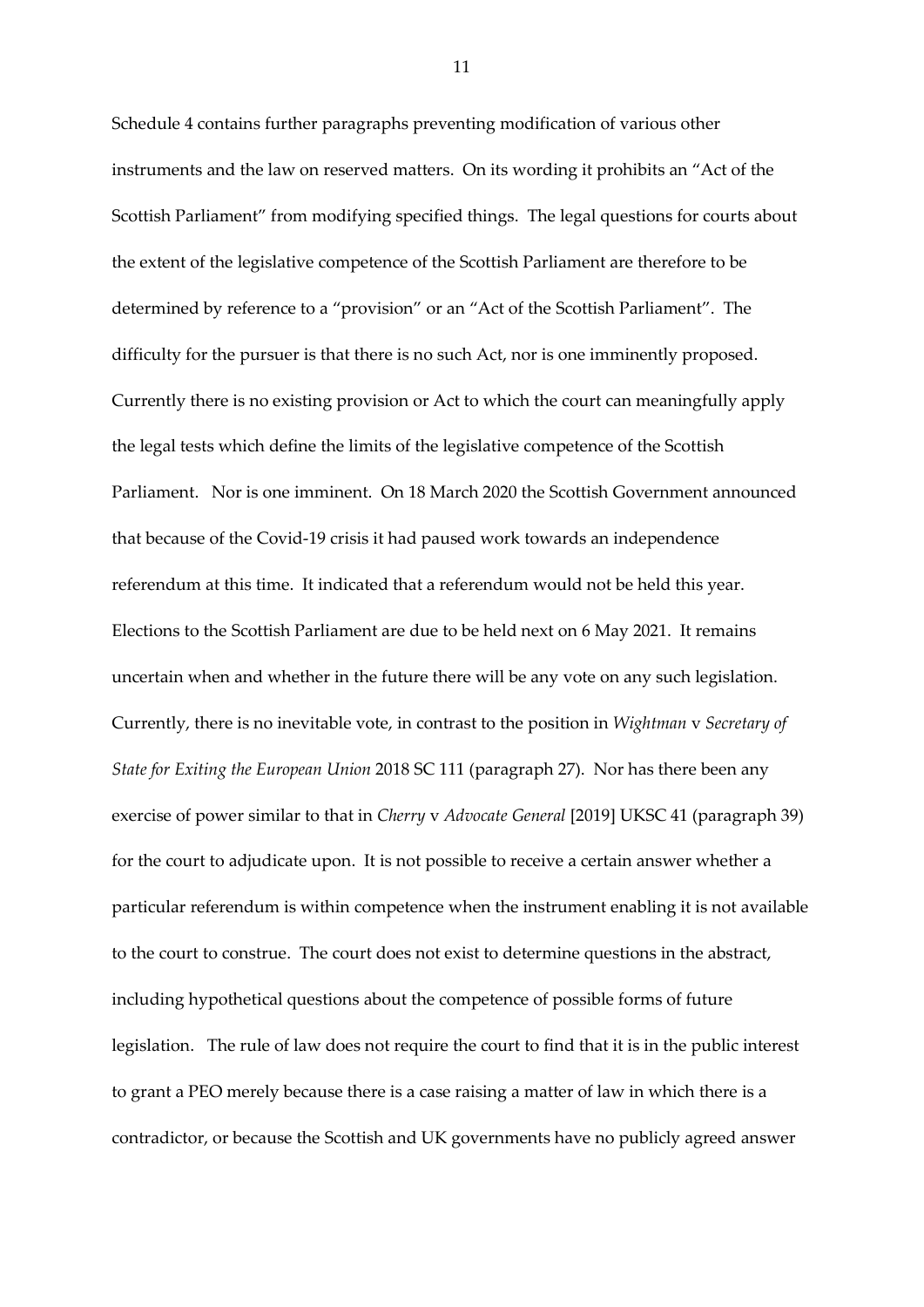on a question of law. In my opinion the public interest does not require the issue of general public importance to be resolved in these proceedings.

[19] I recognise that in so finding I have touched on substantive issues raised in the pleadings, which ultimately remain for determination by the court hearing this case. It is inevitable that a court determining a PEO application will have to carry out a preliminary assessment of some of the matters raised in the pleadings, because the test for a PEO requires it to consider real prospects of success and the *Corner House* criteria. The finding I have made does not prevent the pursuer carrying on with these proceedings if he chooses. All matters raised in the pleadings remain at large for the court hearing the case to determine. The finding I have made means only that the second *Corner House* criterion for grant of a PEO is not met.

## **Does the pursuer have a private interest in the outcome of the case?**

[20] The pursuer clearly has a private interest in the outcome of this case in a personal sense; he is described in the pleadings as campaigning "specifically and consistently" on the matter of Scottish Independence, and the action is brought as part of that campaign. However, previous PEO cases tend to focus on private interest in the form of financial interest, rather than private interest in a wider sense, and that is the approach I also take in this case.

[21] I consider that the pursuer has an indirect financial interest in the outcome of this case were I to grant the PEO in the form sought. This arises because of the crowdfunding currently being utilised to fund legal expenses of the action. The pursuer sought a cap on the expenses that could be paid to him by the defenders in the event of success, of £30,000 each or £90,000 in total. If an order was granted in those terms, the pursuer was successful,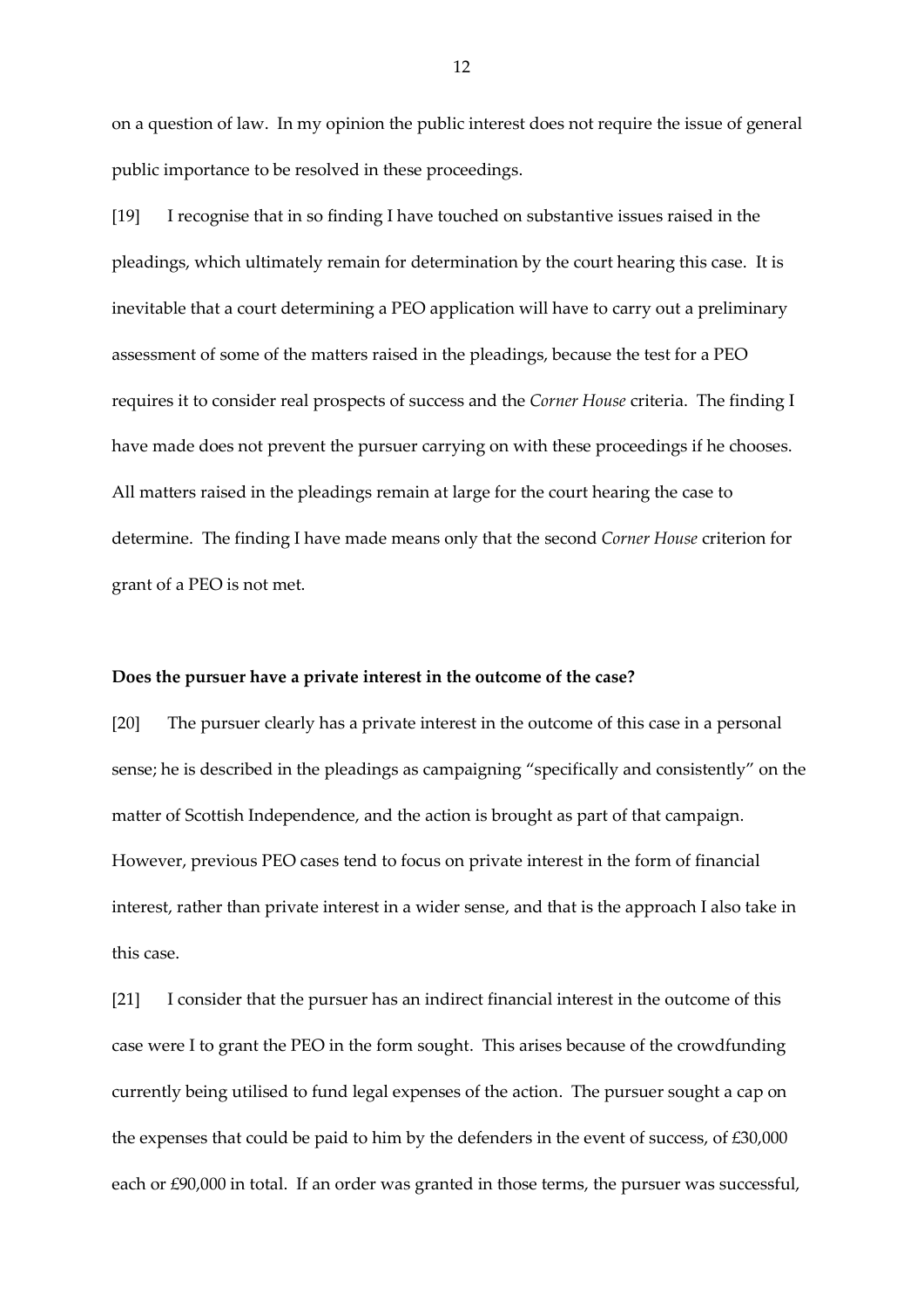he received an award of expenses in his favour, and his judicial expenses amounted to that sum, he would stand to receive £90,000. However, it appeared from documents lodged before the court that money from crowdfunding was being used to pay the pursuer's legal expenses. There had been one crowdfunding round through Crowd Justice with a target of £40,000. It ran over the Christmas period between 18 December 2019 and 15 January 2020. When it was closed after less than a month, that target had been exceeded by £3,658. A post dated 29 December 2019 on a website headed "The Scottish People vs the UK Government on Indyref 2" apparently operated by the pursuer explained that Crowd Justice did not take donations at the point of pledge but at the point the target was met. After the pursuer's initial target had been reached, a further post, dated 24 January 2020, stated "Crowd Justice have now formally transferred the funds from this crowdfund to the Law Firm". The crowdfunding had proceeded on the basis that there would be a phased approach to funding, so more funds would be raised as and when required. Tweets sent by the pursuer mention that there are "many out there" who have said they will donate again, and many who want to donate for the first time in the second wave of crowdfunding. A tweet of 21 June 2020 stated "please wait for 2nd funding announcement in a few weeks". The position is therefore that the pursuer's legal expenses are being covered by donors, and more money is expected to be raised if requested. When asked about what was proposed to be done with the money if the pursuer was to receive £90,000 of expenses in the event of success, Senior Counsel for the pursuer submitted that if money crowdfunded was not necessary it was not taken. But that did not appear to be correct as a matter of fact, because of the posts of 29 December 2019 and 24 January 2020 mentioned above. Money crowdfunded was ingathered and transferred to the pursuer's legal team. It appeared that would also be the outcome if further waves of fundraising met their targets. I was not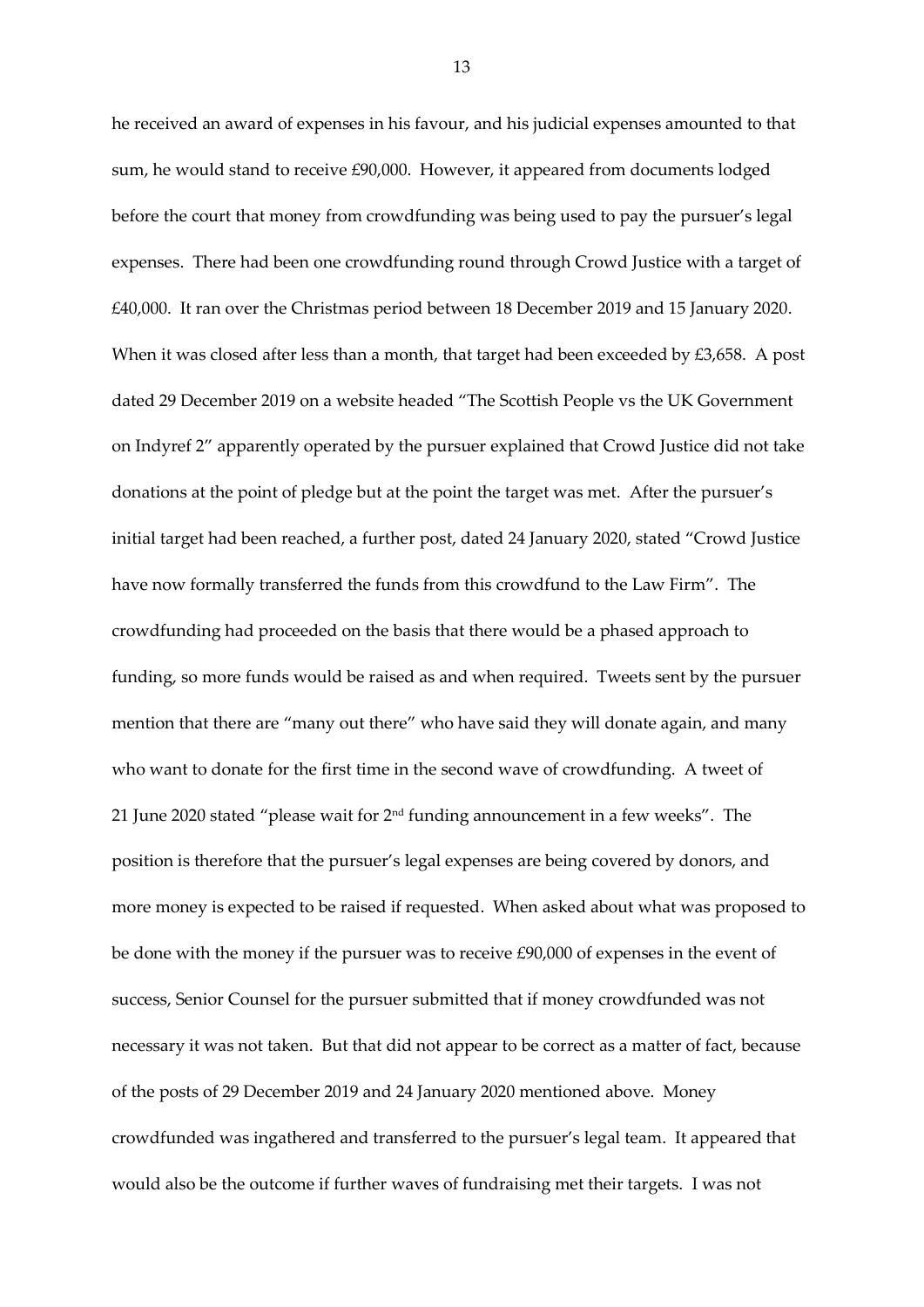informed of any mechanism to return funding to the crowdfunders. In these circumstances, if a PEO was granted in the terms of the order sought, there might ultimately be a sum of £90,000 accruing to the pursuer in the event of success, which he could choose what to do with. This gave him an indirect financial interest in the outcome.

[22] This finding would not of itself have prevented me from granting a PEO. The private interest criterion is to be applied flexibly, and the form of the PEO could have been modified to avoid this indirect financial interest, for example providing there was no potential expenses recovery from the defenders. Nevertheless, of the five *Corner House*  criteria to be considered, this criterion does not support the pursuer's application for a PEO in the form in which it is made.

# **Having regard to the financial resources of the applicant and the respondents and to the amount of costs that are likely to be involved, is it fair and just to make the order?**

[23] The fourth *Corner House* criterion to be considered was whether, having regard to the financial resources of the applicant and the respondents and to the amount of costs that are likely to be involved, it is fair and just to make the order. It is first necessary to ascertain the financial resources of the parties, then the amount of costs likely to be involved, and then consider what is fair and reasonable.

[24] The personal financial resources of the applicant were set out in an affidavit. They are modest. His income derives from various social security benefits including income support. His outgoings take up most of this income. He has no savings and owns no property of his own. However, as noted above, grant of a PEO may have the effect that large liabilities in expenses are borne by the public purse. The test is what is fair and just. In that context, in my opinion it is wrong to ignore the significant crowdfunding income in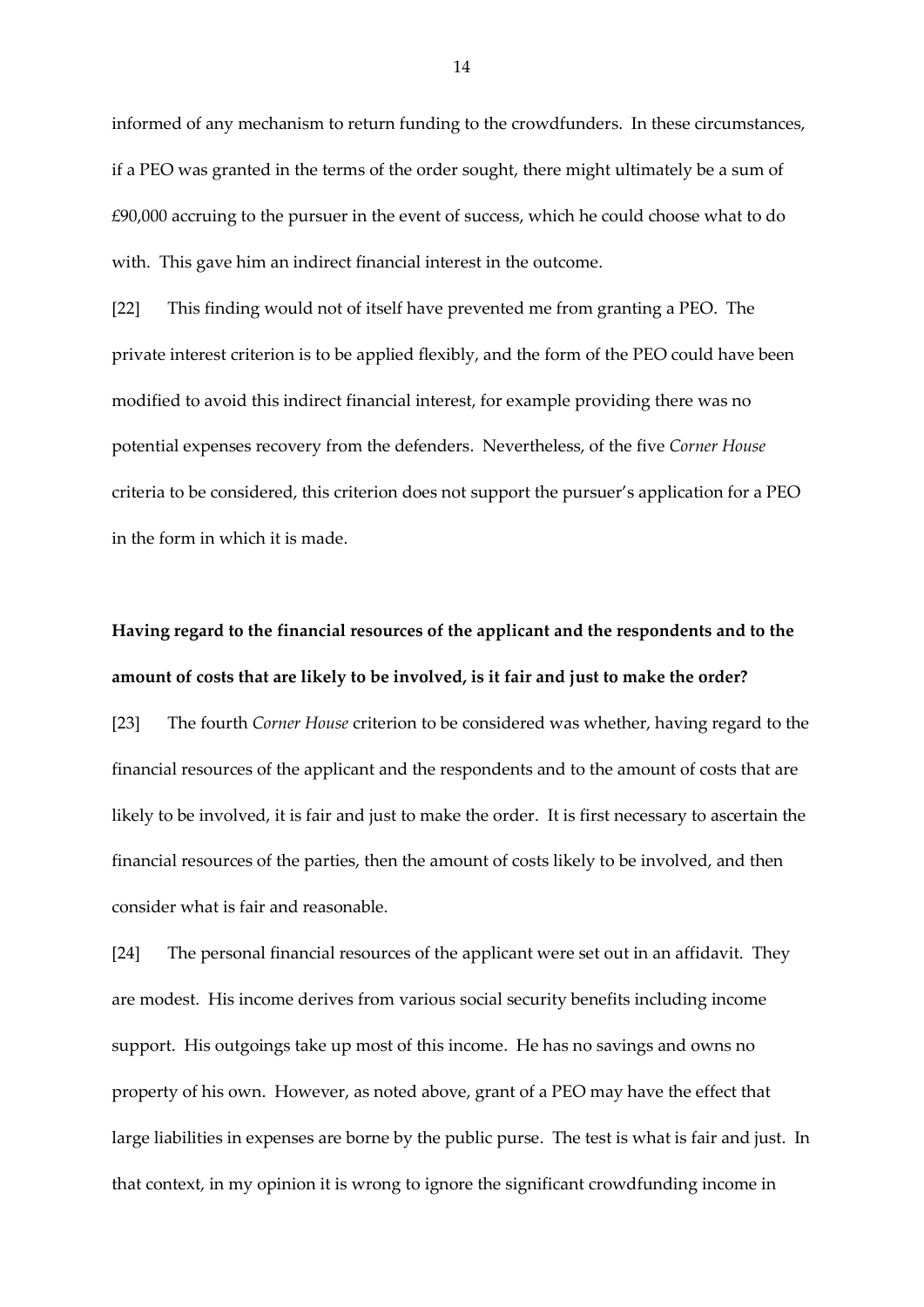practice available to the pursuer to bring this action. Fundraising to support actions has been taken into account in other applications for PEOs, such as *Marco McGinty* v *Scottish Ministers* [2010] CSOH 5. The pursuer states in tweets of 22 May 2020 it does not sit well with him that the court summons lists his name only, because it omits the names of the people funding the action. He says this has been done primarily to protect everyone from potential financial repercussions from the action, but also that it is not possible to list 1900 pursuers (being the people who had donated in the first phase) and to do so would be inappropriate. The pursuer does not come to the court submitting that he has raised all that he can. Rather, so far he has substantial support in excess of £43,000. Those funds were raised in a closed period of less than a month, over six months ago, and with a declared intention on the website that "if more funding does become necessary later on, we will approach the movement with the new figure". The practical reality appears to be that the pursuer has access to significant funding to support this action. Turning to the defenders, representing the UK and Scottish governments, it was not disputed that the resources available to them are extensive. Those resources are significantly in excess of those available to the pursuer.

[25] The next matter to be considered is the likely expenses of the action. The pursuer did not initially submit expenses estimates for the action, and the first defender submitted that meant the pursuer had not met the requirements for grant of a PEO. There is considerable force in this argument. It is clear from *Corner House* at paragraph 78 that applications should be supported by requisite evidence including a schedule of expenses (and in environmental PEOs it is expressly provided in Rule of Court 58A.3(d) that there should be a schedule of expenses). Any person seeking a PEO should be candid with the court, so that the estimated level of expense the public purse or other parties might have to bear if a PEO is granted is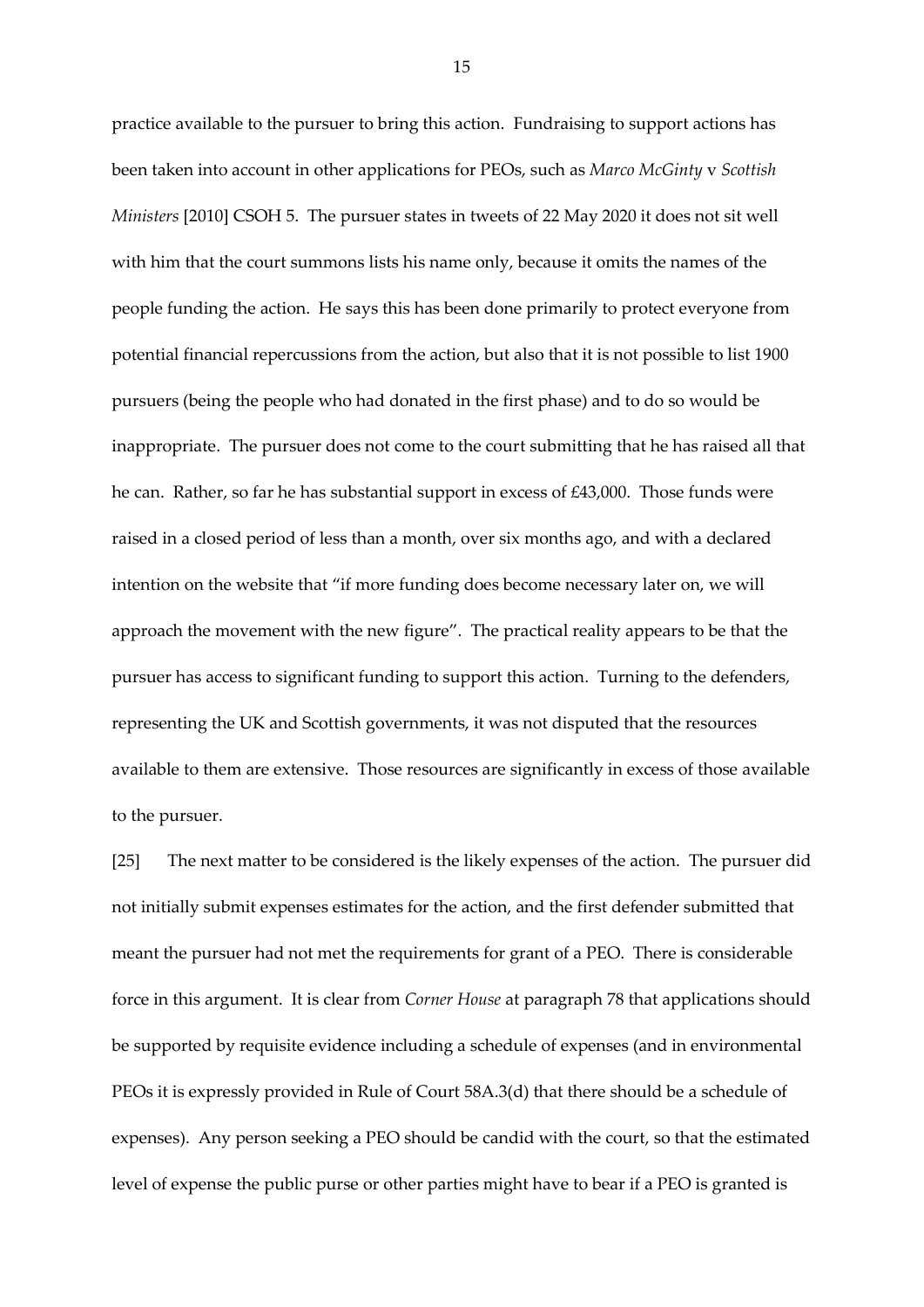clear. That should be done at the time the motion is made, to give defenders time to consider what is being suggested as the cost of the litigation and be in a position to respond. After I asked why expenses estimates had not been provided, estimates were provided orally at the bar on the basis of information read out to me (which I was told had been provided by instructing solicitors). The estimate at that time for judicial expenses for the whole action was £110,000 inclusive of VAT for each of the four parties (totalling £440,000, or £330,000 if the second and third defenders continued to be represented together). It was submitted that if the pursuer was paying his own representatives on an agent client basis expenses would be £125,000 rather than £110,000. With some hesitation, I decided to allow a written schedule to be lodged after the hearing, but in the interests of fairness to allow the defenders time to comment upon it. A schedule prepared by Law Accountants, dated the day after the motion, was subsequently lodged. In that, the pursuer's estimate of judicial expenses had increased to a total of £139,532.71 inclusive of VAT per party. The second and third defenders elected not to comment on the schedule. The first defender lodged a written submission. It was argued that if I were minded to take account of the schedule when lodged late, then I should consider legal aid rates. Public law litigation is often funded by the state in the provision of legal aid, and on legal aid rates the total expense for representing the pursuer would be £25,446.62. A breakdown was provided. It was submitted the pursuer's estimate was in any event grossly excessive. Detailed criticisms of excessive elements were set out, including adjustments purportedly costing £11,000 plus VAT in counsel's fees, £5,000 plus VAT for counsel's fees for what would be a By Order (Adjustment) Roll hearing, expenses for a motion for sist being included at £5,750 plus VAT for counsel although the pursuer had already been awarded the expenses of that motion, court fees of over £8,000 being included even though the pursuer had said he was exempt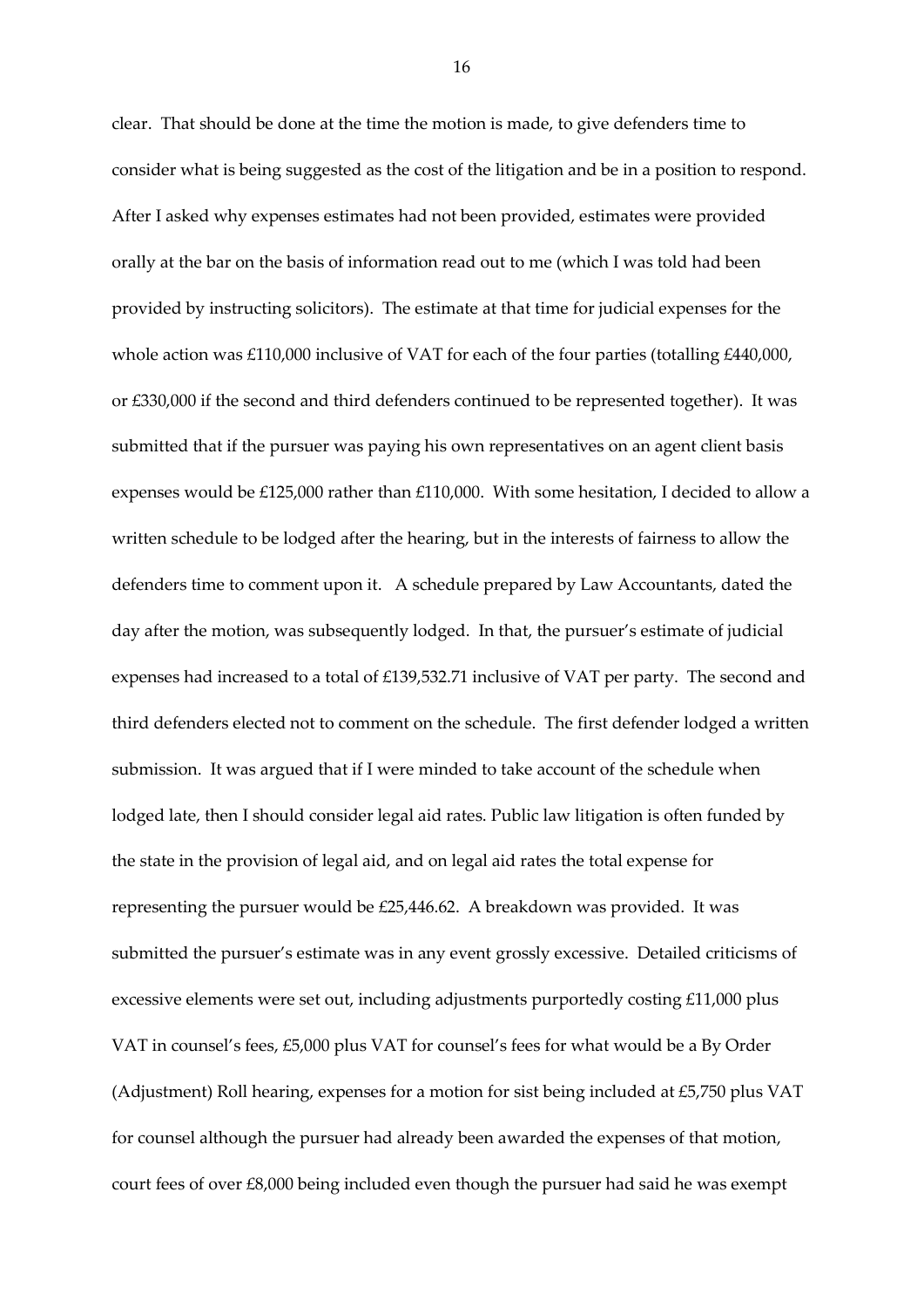from them on the basis of his financial situation, an unexplained contingency, excessive fees for solicitors given that the action concerned a legal and not factual dispute, and various other matters.

[26] The task for me in applying the fourth *Corner House* criterion was to consider the likely expenses of the proceedings on the basis of fair and reasonable charging rates. Given the legal nature of the dispute, the case was likely to be decided fully after a debate on legal issues, without the need for evidential hearings. A substantial part of argument could be presented in written notes of argument. In that context, I consider the schedule provided by the pursuer to be overstated. Although prepared by Law Accountants apparently on the basis of judicial rates, it does not appear to proceed on the "modest representation" basis suggested in *Corner House* and *McGinty* for litigation in which a PEO is granted. The overall figures had increased markedly from what the pursuer had submitted in court. Many of the first defender's detailed criticisms about the pursuer's schedule appeared to be well founded. Given the degree of difference between the parties, and the stage of the action, the court can only take a broad view of what the likely expenses are on the basis of fair and reasonable charging rates. Since the effect of the PEO would potentially be to require the public purse to take on additional liabilities, it is appropriate to have regard to what the public purse will ordinarily pay for representation on legal aid rates, although bearing in mind that if a legally aided party receives an award of expenses, judicial expense rates will apply. Taking a very broad brush approach, in my opinion £65,000 inclusive of VAT for each party is the appropriate figure to take for the likely expenses of the action on the basis of fair and reasonable charging rates, for the purposes of assessing whether a PEO should be granted. The second and third defenders are being represented together. The interests of the first, and second and third defenders, are not identical, and in the event the pursuer is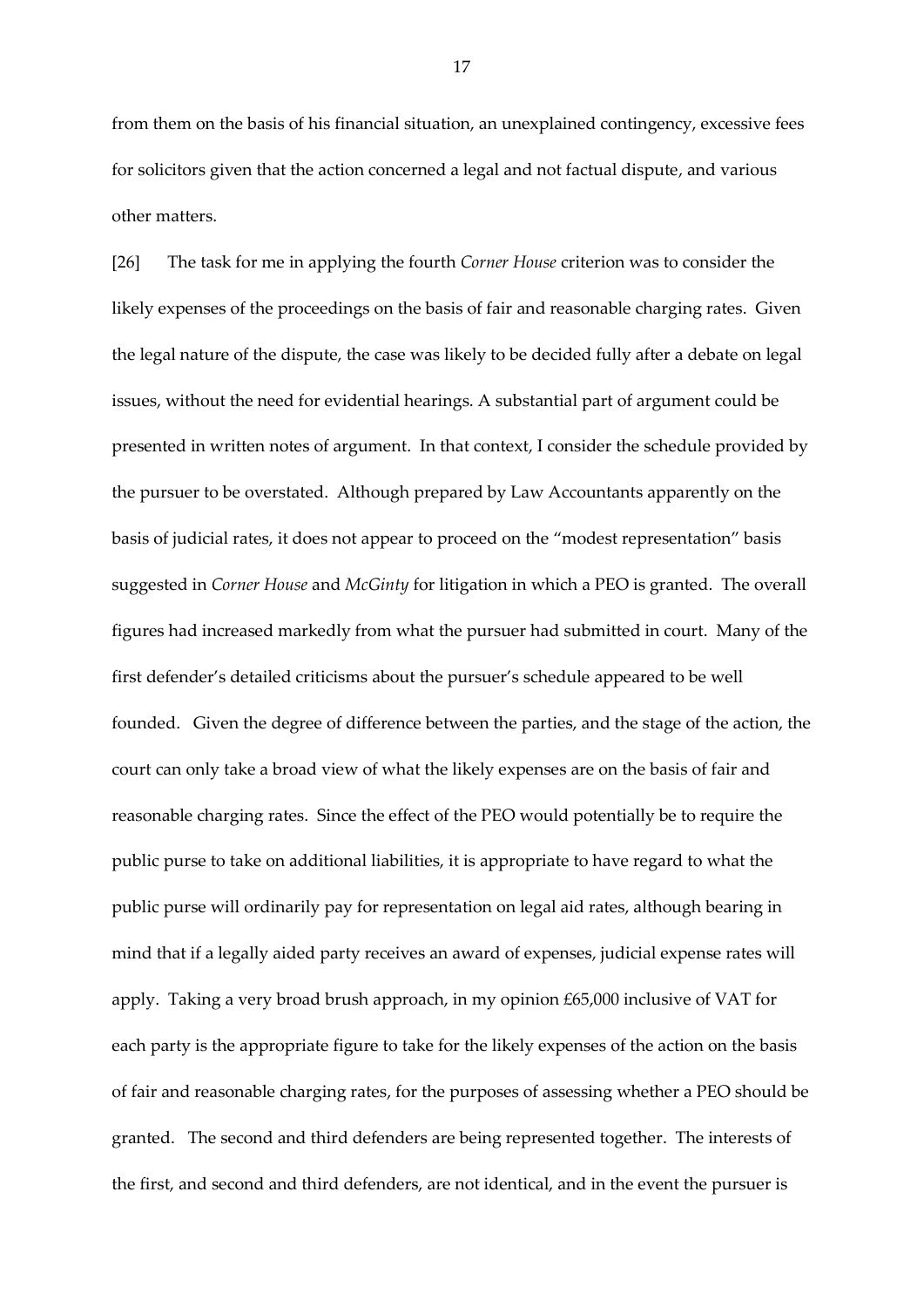not successful a court may well find him liable for two sets of expenses. The likely maximum liability for expenses on fair and reasonable charging rates should therefore be based on three sets of expenses (the pursuer's own expenses and two sets of defenders' expenses). The total is £195,000 inclusive of VAT. As a check, I noted that in *Gibson* v *Scottish Ministers* 2016 SLT 454, a three party case, the total cost estimates for all parties in a public law action judicially reviewing consents for Dersalloch Windfarm were about £170,000.

[27] Having ascertained the resources of the parties and the amount of costs that were likely to be involved, the question for the court in respect of the fourth *Corner House* criterion was whether it was fair and just to make the order. The pursuer invited me to approach the question of 'fair and just' considering the matter both subjectively and objectively, having regard to *Gibson v Scottish Ministers* 2016 SC 454. The subjective test is essentially whether it has been proved as a matter of fact that the pursuer could not afford the proceedings without a PEO, having regard to the resources available to him; and the objective test is whether it is reasonable, in all the circumstances, that the pursuer should be required to meet judicial expenses of the defenders in the event that he does not succeed. *Gibson* was an application for an environmental PEO under Chapter 58A of the Rules of Court, and not a common law PEO. As already noted, there are differences between the applicable tests. However, given the court's wide discretion as to expenses, the first defender accepted that there was nothing at common law preventing me from considering the fourth *Corner House* criterion both subjectively and objectively. The ultimate test is what is fair and just, and in my view that gives scope to apply both subjective and objective tests.

[28] The pursuer did not satisfy me that subjectively he is unable to meet the costs of the proceedings. I accept that the pursuer's own income and capital would be insufficient to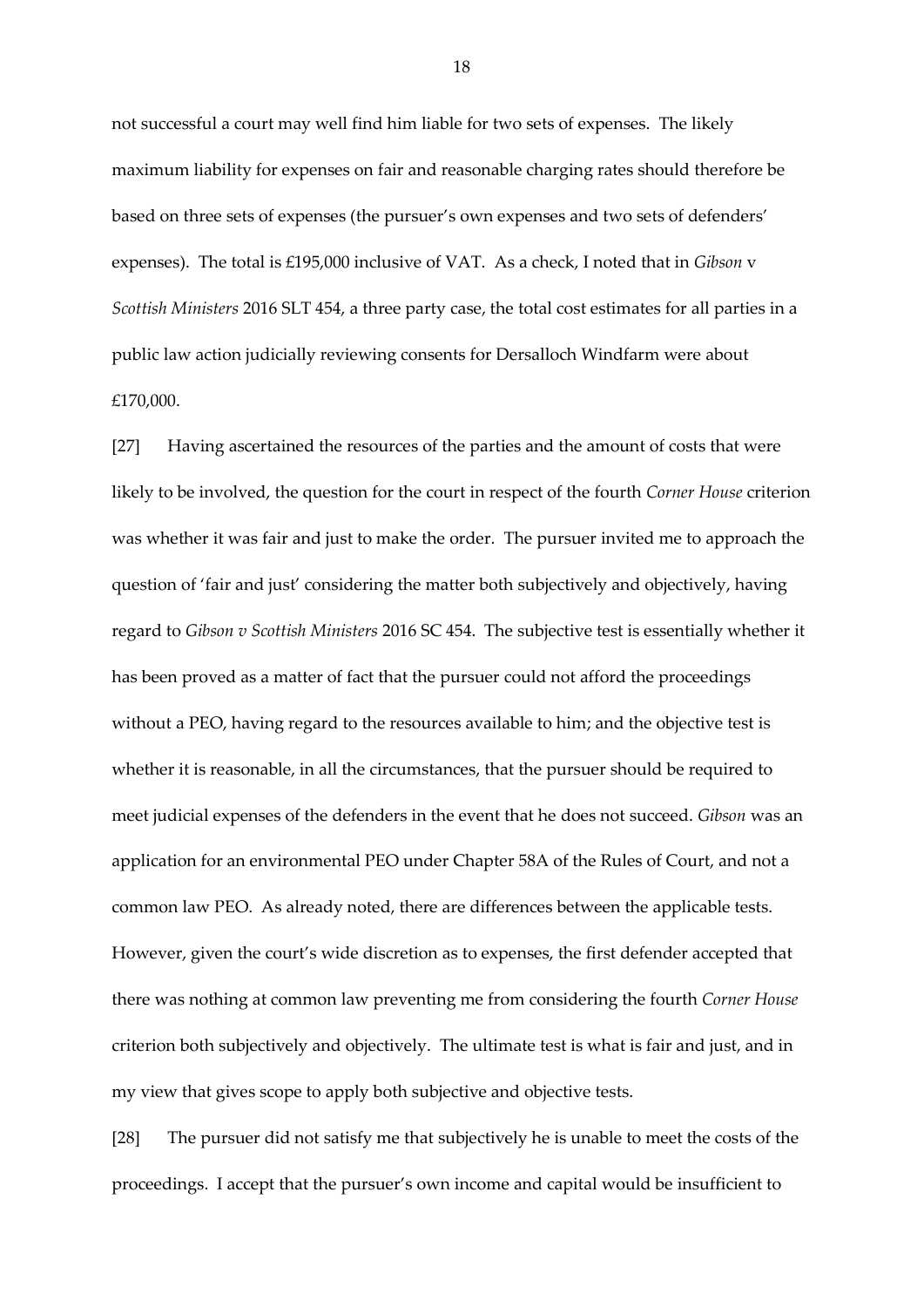meet the costs of the proceedings. The exemption from court fees for persons in receipt of income support does not extend to exemption from legal expenses. However, the pursuer has access to significant amounts of funding through crowdfunding, as set out above. I have regard to the apparent ease with which significant funding was initially raised, in the knowledge that further funding would be sought when necessary, and the pursuer having stated in tweets that he knows there are many out there who will donate. I also have regard to the pursuer not so far having attempted to raise any further funds, after a period of less than one month ending in January 2020. It is not possible to predict with certainty what the maximum figure he will be able to raise will be, but given the history so far I estimate that it is likely to be in the hundreds of thousands of pounds. The pursuer failed to satisfy me of any cap on what was potentially available to him, or that any such cap was lower than the full reasonable costs of the proceedings if he were to be found liable in expenses.

[29] Considering the matter objectively, the question is whether it is reasonable, in all the circumstances, that the pursuer should be required to meet full judicial expenses of the defenders in the event that he did not succeed. Various factors may be relevant. The pursuer relied primarily on: the disparity in financial resources between the parties; the importance of what is at stake to the general public in terms of the constitutional makeup of Scotland and the UK; and the complexity of the relevant law and procedure. The first defender argued that it was objectively reasonable to expect the pursuer to be subject to the normal expenses consequences of litigating, because: it was the choice of the pursuer to bring the action; the arguments being advanced were weak in the absence of any actual Bill or Act of the Scottish Parliament; only expenses reasonably incurred in the conduct of the litigation could be recovered by the defenders even in the event of success and so disparity of resources was of limited relevance; and there is crowdfunding available to the pursuer for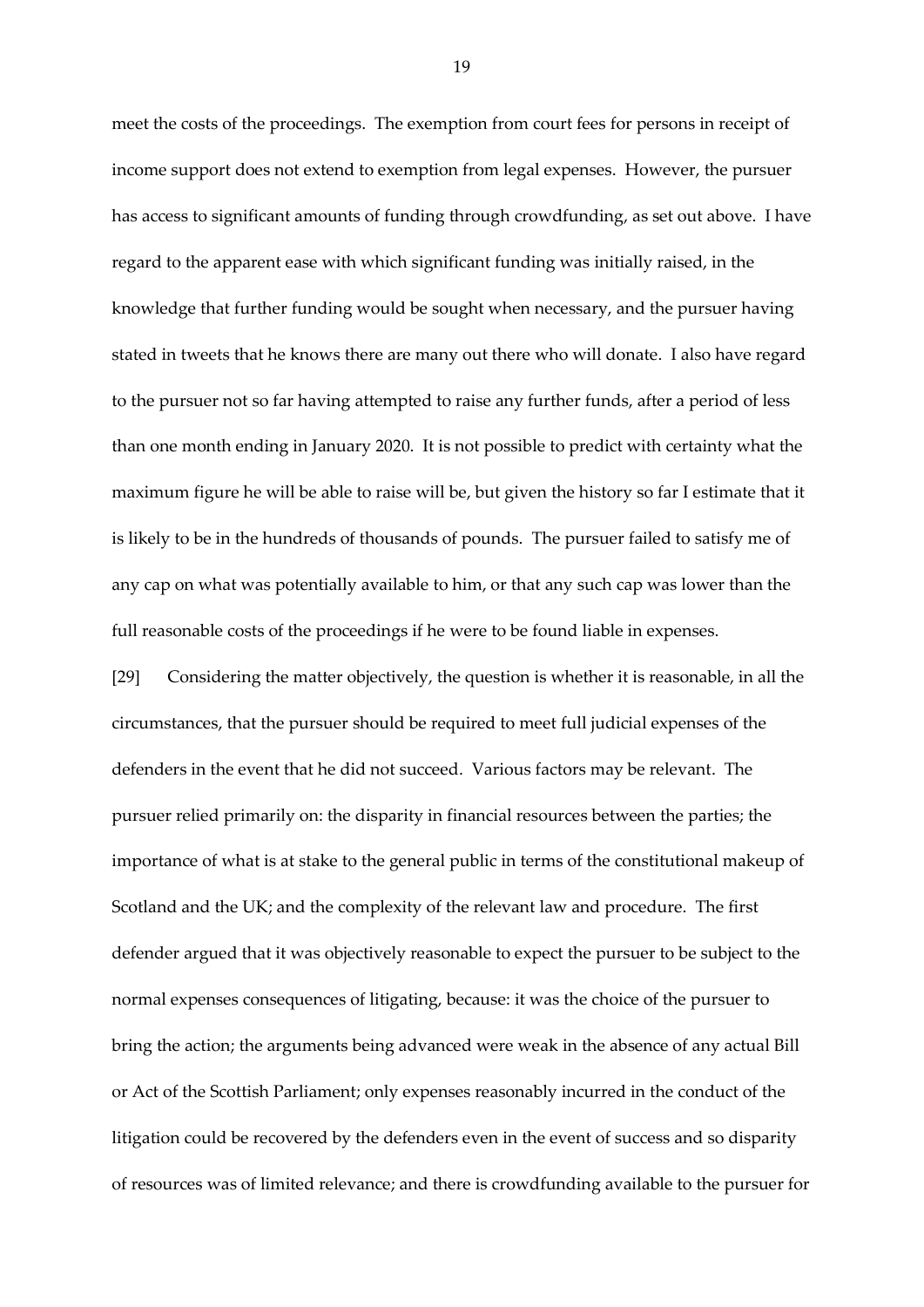a case of this nature. I accept the underlying issue is an important one and the applicable law is complex. But I also consider that although the low hurdle of real prospects of success has been surmounted, the case is not strong in the absence of any Bill or Act of the Scottish Parliament containing specific provisions to which the 1998 Act can be applied. I do not consider the overall disparity in financial resources to be a weighty consideration, because the cost of litigation should not fall on a party just because they have deeper pockets, including in public law cases. I also bear in mind that the pursuer tweeted on 22 May 2020 that the action is in his name only primarily to protect everyone from the financial repercussions of the action. The likely availability of further funding through crowdfunding means that the ability to pay reasonable legal expenses of this action is not as disparate between the parties as the pursuer sought to present it. The overall test is what is fair and just, and in that context the pursuer is to be expected to access what funds he reasonably can. It is objectively reasonable in all the circumstances to expect the pursuer to meet his own expenses and a significant part of the defenders' judicial expenses occasioned in the action if not successful; and had I found that a PEO fell to be granted, this would have resulted in the cap on the potential expenses for which the pursuer was liable to the defenders being significantly higher than sought in the pursuer's motion.

[30] However, I have regard to my assessment that on fair and reasonable charging rates the maximum expenses the pursuer might be liable for if he lost (including his own) was in the region of £195,000 inclusive of VAT. This is a high figure, even with access to money from crowdfunding. I do not consider that it is objectively reasonable for the pursuer potentially to be liable for a sum quite as high as that in legal expenses. Accordingly, I find that the fourth *Corner House* criterion is met by the pursuer, albeit on a limited basis.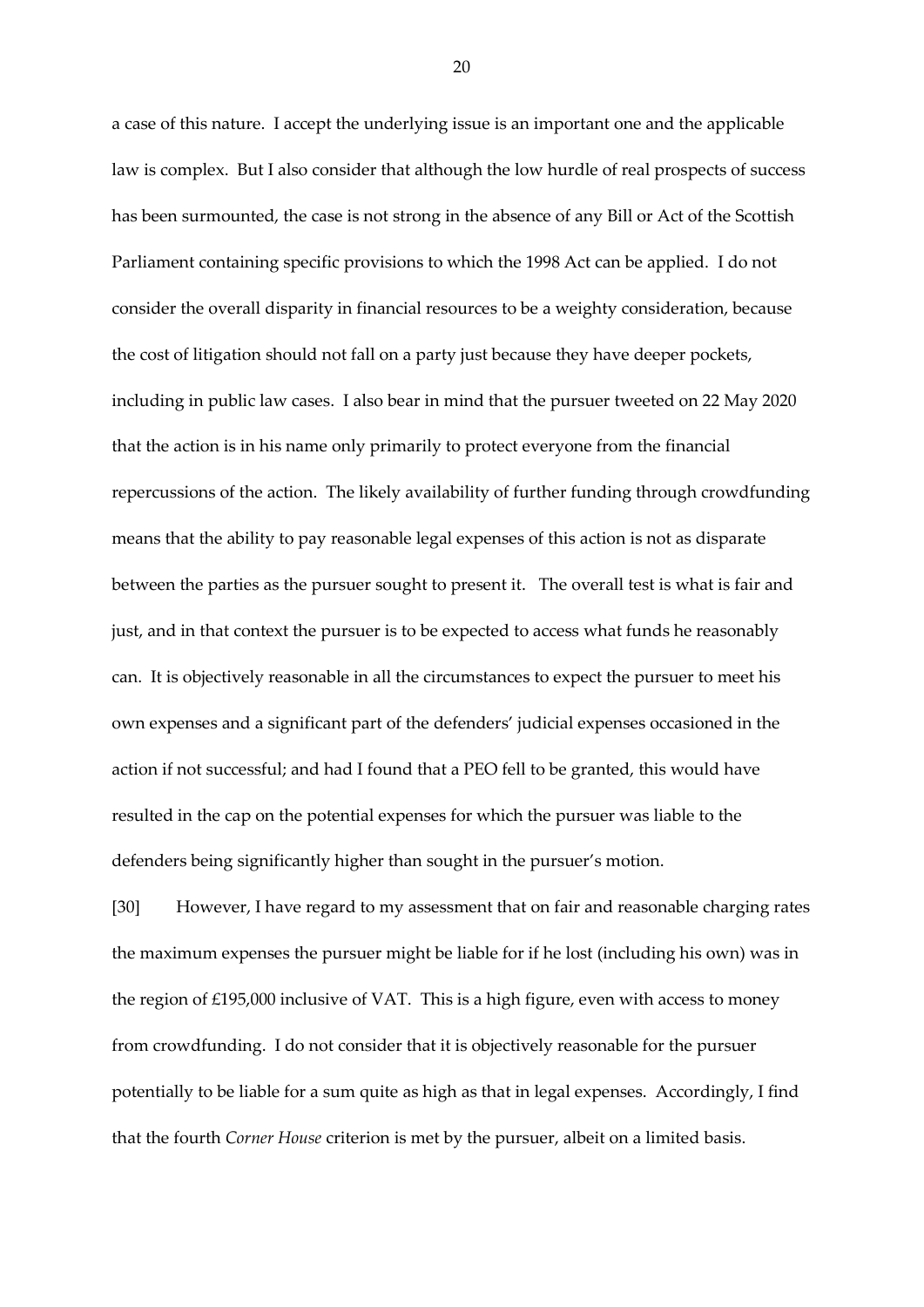## **Would the applicant discontinue the proceedings if the order is not made, and if so would**

## **he be acting reasonably doing so?**

[31] The pursuer provided a carefully worded affidavit. It stated

"I confirm that I am not in a position to be a party to these proceedings if I am personally exposed to the risk of having to pay the defenders' expenses or a significant part of them, particularly in circumstances where there is no indication of how large those expenses might be. I do not have the resources to make that commitment or to participate in these proceedings on that basis".

[32] This statement has to be considered against the background of productions lodged by the first defender, which include extracts from the website referred to above, and the pursuer's tweets. The pursuer regards the action as being an action not only by himself but by others too. The action is being funded by a number of people through crowdfunding, and further funds are anticipated if the pursuer asks for them. The pleadings explain the pursuer's long history of campaigning for Scottish Independence, and this action is part of that activity.

[33] In these circumstances I am not satisfied that if the application for a PEO is refused the pursuer would as a matter of fact discontinue the action. I note that the pursuer does not say that in his affidavit in terms. What appears likely to happen is that there would be further phases of crowdfunding, through which funds would be raised. This further crowdfunding would enable the action to go ahead. The pursuer would continue in that knowledge, because the crowdfunding would prevent him from exposure to liability for expenses he could not afford from his personal resources. The fifth *Corner House* criterion is not met.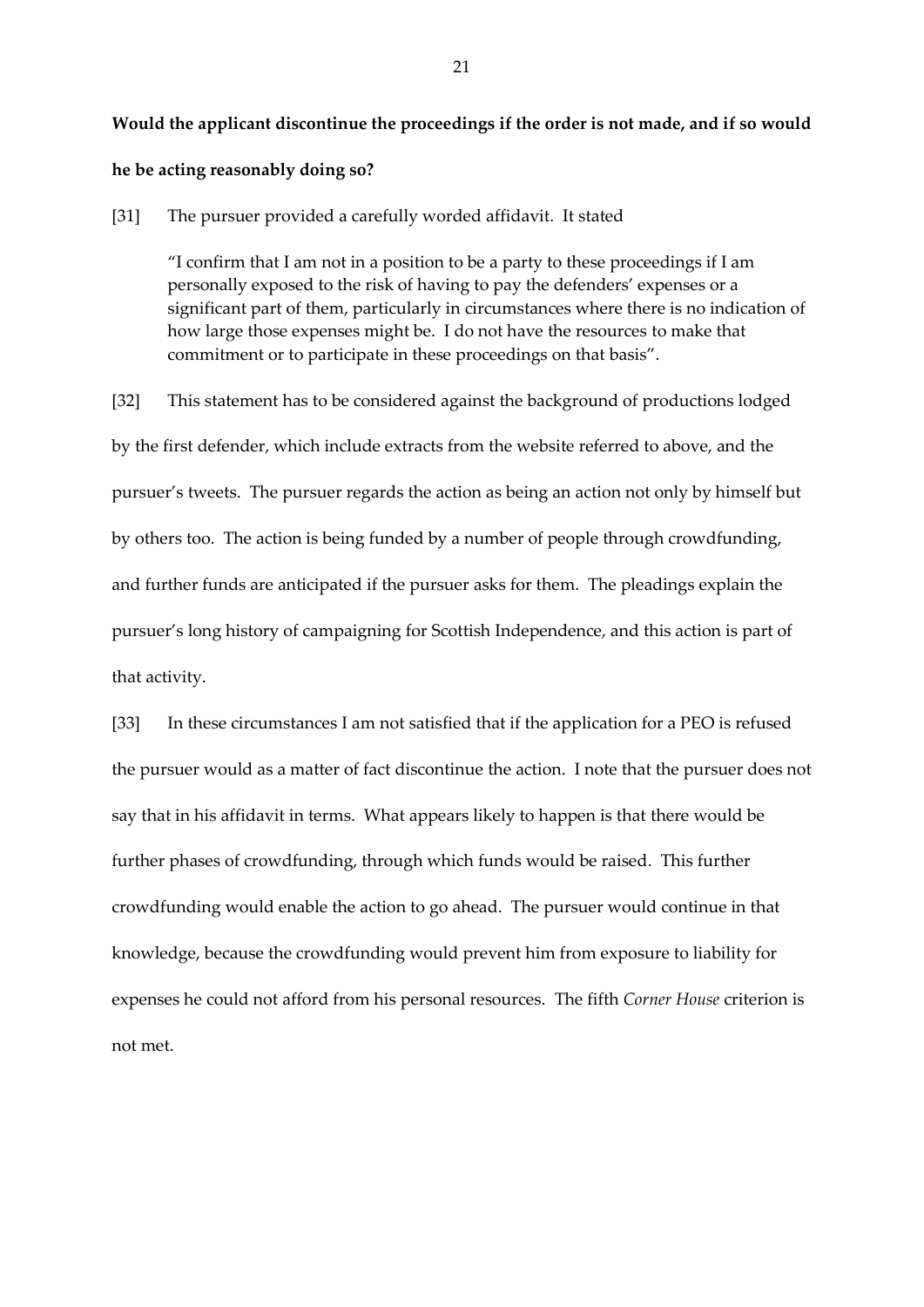## **Decision**

[34] For reasons set out above, the case crosses the low hurdle required to show real prospects of success. Of the five *Corner House* criteria considered in applications for a PEO at common law, only the first and fourth criteria are met. The majority of the criteria, being the second, third and fifth, are not met. In the light of these findings, I am not satisfied that it is fair and just to grant the pursuer's motion for a PEO. The issues raised in relation to the third and fifth criteria, and the limited extent to which the fourth criterion is met, could have been met by the form of the PEO ordered. For example, in the absence of any mechanism to return expenses to crowdfunders, a PEO could have included provision that the pursuer would bear his own expenses in the event of success, which would have resolved the concerns about indirect financial interest; and the liability of the pursuer for the defenders if an award of expenses was made against him might have been limited, but to a much higher sum than sought in the motion to reflect fairly the ability to crowdfund. That would be a form of PEO less generous to the pursuer than requested, but in my opinion would have been within the very wide discretion as to the form of PEO allowed at common law and would have given some certainty to the pursuer as to his maximum exposure. However, *Newton Mearns*, which is binding on me, does not suggest a PEO can be granted in the absence of the court being satisfied of the second *Corner House* criterion, that the public interest requires that the issues should be resolved. The wording used at paragraph 32 of *Newton Mearns* is "must be satisfied", and no relaxation of that requirement in relation to the second criterion is suggested, despite express mention of other criteria which are more flexible. That is presumably because the second criterion (together with the first) goes to the heart of the rationale for the favourable expenses regime resulting from the grant of a PEO, set out in paragraph 7 above and *Corner House*. If very significant responsibility for legal